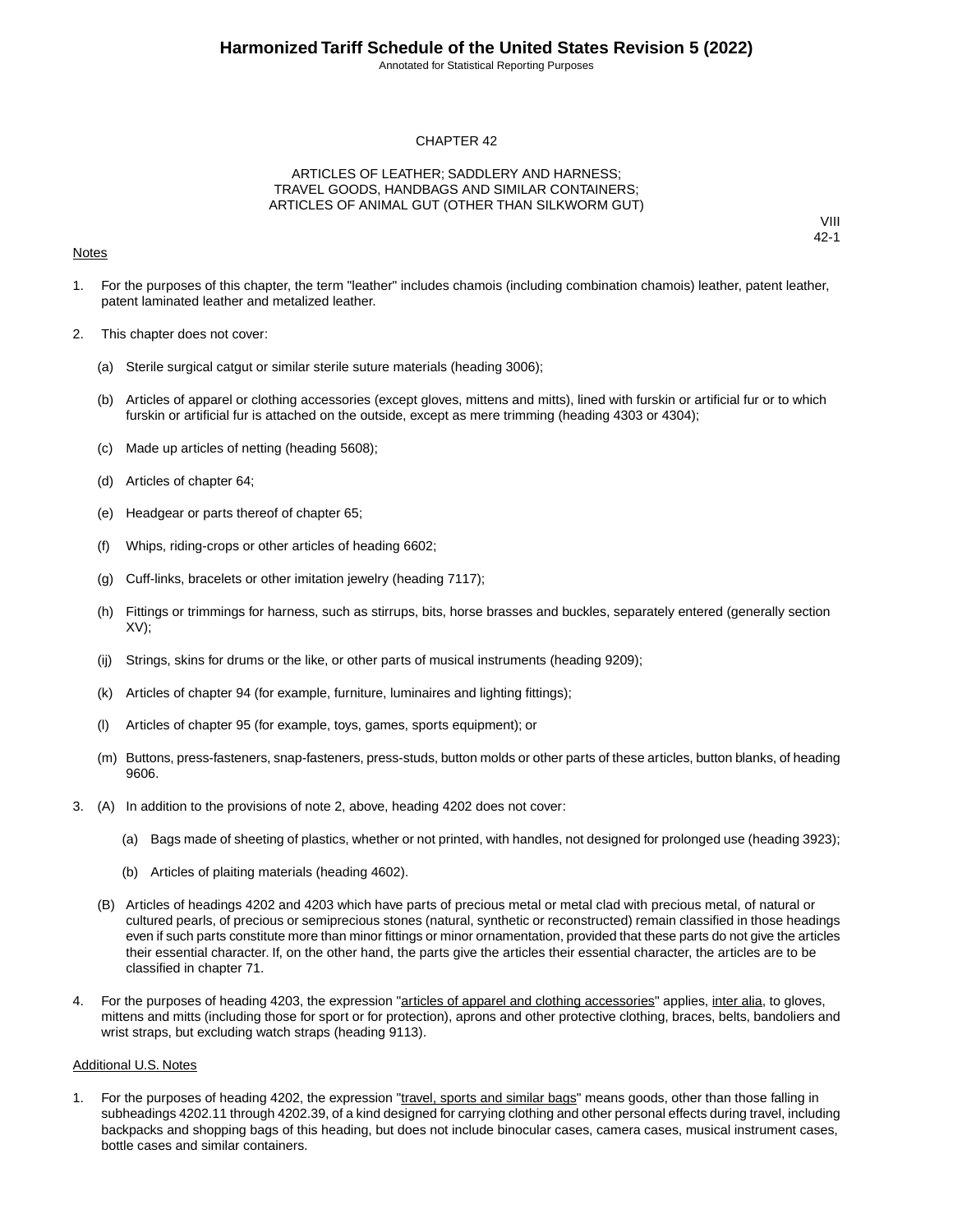Annotated for Statistical Reporting Purposes

Notes (con.) VIII 42-2

2. For purposes of classifying articles under subheadings 4202.12, 4202.22, 4202.32, and 4202.92, articles of textile fabric impregnated, coated, covered or laminated with plastics (whether compact or cellular) shall be regarded as having an outer surface of textile material or of sheeting of plastics, depending upon whether and the extent to which the textile constituent or the plastic constituent makes up the exterior surface of the article.

#### Compiler's Note

The provisions of subchapter II of chapter 99 (Miscellaneous Tariff Bills or MTBs), the provisions of the Generalized System of Preferences (GSP) found in General Note 4 and most product exclusions from the additional tariffs on products of China in subchapter III of chapter 99 expired on December 31, 2020. However, no endnotes or footnotes relating to these provisions have been deleted as of the issue date of this edition.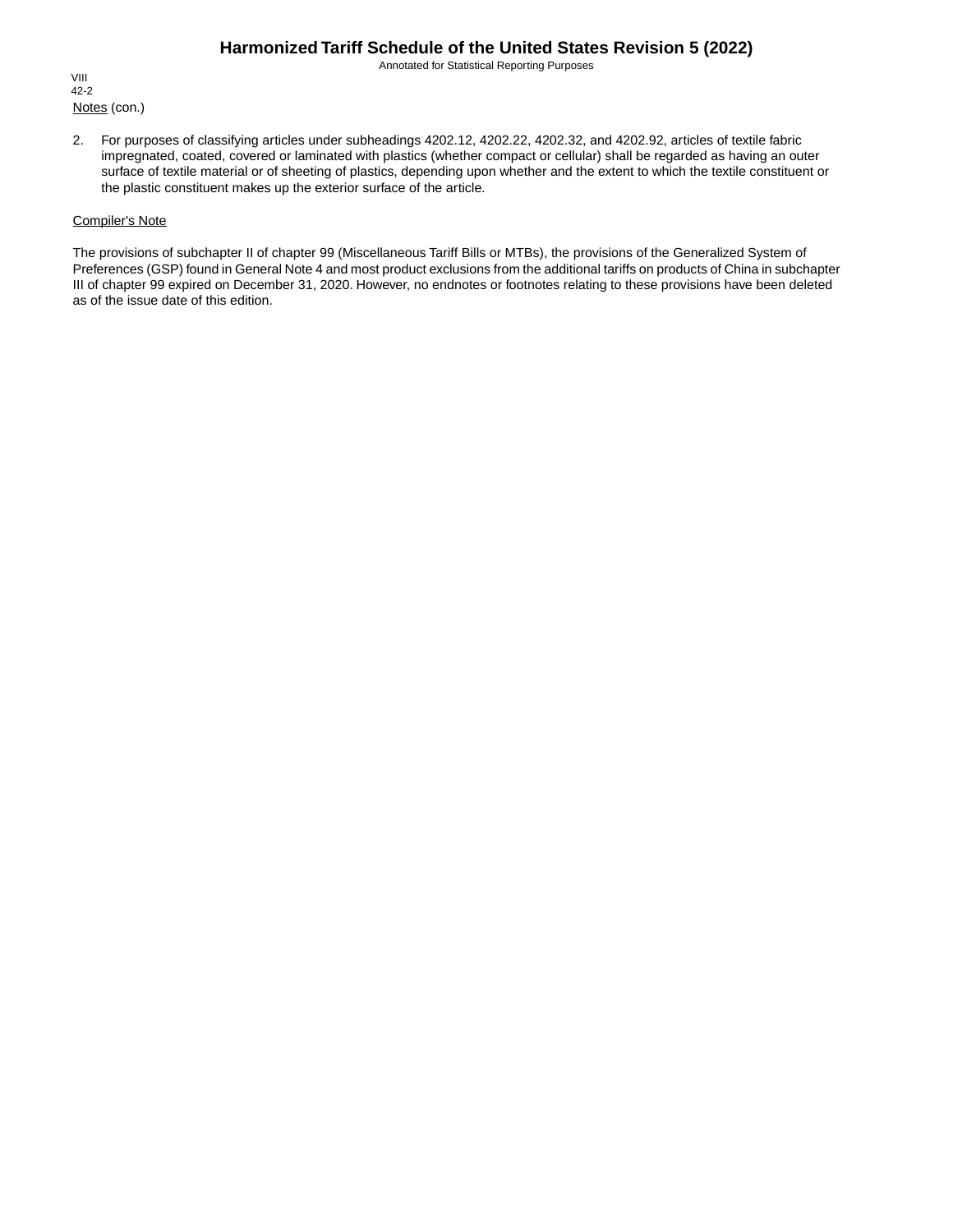Annotated for Statistical Reporting Purposes

| Heading/                 | Stat.       |                                                                                                                                                                                                                                                                                                                                                                                                                                                                                                                                                                                                                                                                                                                                                                                                                                                                                  | Unit                  |                     | Rates of Duty                                                                                     |                |
|--------------------------|-------------|----------------------------------------------------------------------------------------------------------------------------------------------------------------------------------------------------------------------------------------------------------------------------------------------------------------------------------------------------------------------------------------------------------------------------------------------------------------------------------------------------------------------------------------------------------------------------------------------------------------------------------------------------------------------------------------------------------------------------------------------------------------------------------------------------------------------------------------------------------------------------------|-----------------------|---------------------|---------------------------------------------------------------------------------------------------|----------------|
| Subheading               | Suf-<br>fix | <b>Article Description</b>                                                                                                                                                                                                                                                                                                                                                                                                                                                                                                                                                                                                                                                                                                                                                                                                                                                       | of<br>Quantity        | General             | Special                                                                                           | $\overline{2}$ |
| 4201.00<br>4201.00.30 00 |             | Saddlery and harness for any animal (including traces, leads,<br>knee pads, muzzles, saddle cloths, saddle bags, dog coats<br>and the like), of any material:<br>Dog leashes, collars, muzzles, harnesses and similar dog                                                                                                                                                                                                                                                                                                                                                                                                                                                                                                                                                                                                                                                        |                       |                     |                                                                                                   |                |
|                          |             |                                                                                                                                                                                                                                                                                                                                                                                                                                                                                                                                                                                                                                                                                                                                                                                                                                                                                  | No 2.4% <sup>2/</sup> |                     | Free (A, AU, BH, CL, 35%<br>CO, D, E, IL, JO,<br>KR, MA, OM, P,<br>PA, PE, S, SG)                 |                |
| 4201.00.60 00            |             |                                                                                                                                                                                                                                                                                                                                                                                                                                                                                                                                                                                                                                                                                                                                                                                                                                                                                  |                       |                     | Free (A*, AU, BH,<br>CL, CO, D, E, IL,<br>JO, KR, MA, OM,<br>P, PA, PE, S, SG)                    | 15%            |
| 4202<br>4202.11.00       |             | Trunks, suitcases, vanity cases, attache cases, briefcases,<br>school satchels, spectacle cases, binocular cases, camera<br>cases, musical instrument cases, gun cases, holsters and<br>similar containers; traveling bags, insulated food or beverage<br>bags, toiletry bags, knapsacks and backpacks, handbags,<br>shopping bags, wallets, purses, map cases, cigarette cases,<br>tobacco pouches, tool bags, sports bags, bottle cases, jewelry<br>boxes, powder cases, cutlery cases and similar containers, of<br>leather or of composition leather, of sheeting of plastics, of<br>textile materials, of vulcanized fiber or of paperboard, or wholly<br>or mainly covered with such materials or with paper:<br>Trunks, suitcases, vanity cases, attache cases, briefcases,<br>school satchels and similar containers:<br>With outer surface of leather or of composition |                       |                     |                                                                                                   |                |
|                          |             |                                                                                                                                                                                                                                                                                                                                                                                                                                                                                                                                                                                                                                                                                                                                                                                                                                                                                  |                       | $8\%$ <sup>2/</sup> | Free (A, AU, BH, CL, 35%<br>CO, D, IL, JO, KR,<br>MA, NP, OM, P,<br>PA, PE, R, S, SG)<br>6.4% (E) |                |
|                          | 30          | Attache cases, briefcases, school satchels,<br>occupational luggage cases and similar                                                                                                                                                                                                                                                                                                                                                                                                                                                                                                                                                                                                                                                                                                                                                                                            |                       |                     |                                                                                                   |                |
|                          | 90          |                                                                                                                                                                                                                                                                                                                                                                                                                                                                                                                                                                                                                                                                                                                                                                                                                                                                                  |                       |                     |                                                                                                   |                |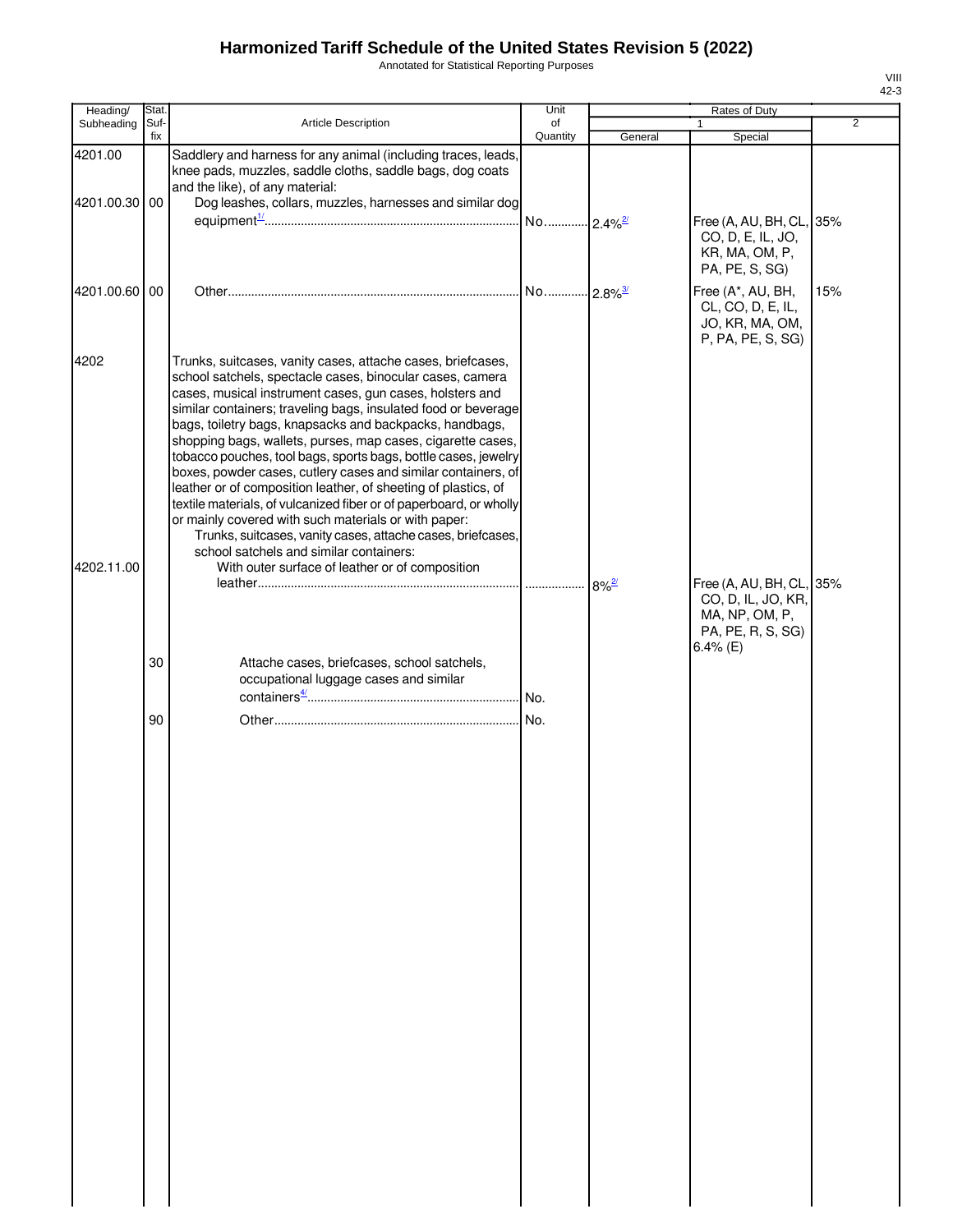Annotated for Statistical Reporting Purposes

| Heading/                             | Stat.       |                                                                                                                                                                                                                                                                                                                                                                                                                                                                                                                                                                                                                                                                                                                                                                                                                                                                                                                                                                                          | Unit           |                      | Rates of Duty                                                                                      |                |
|--------------------------------------|-------------|------------------------------------------------------------------------------------------------------------------------------------------------------------------------------------------------------------------------------------------------------------------------------------------------------------------------------------------------------------------------------------------------------------------------------------------------------------------------------------------------------------------------------------------------------------------------------------------------------------------------------------------------------------------------------------------------------------------------------------------------------------------------------------------------------------------------------------------------------------------------------------------------------------------------------------------------------------------------------------------|----------------|----------------------|----------------------------------------------------------------------------------------------------|----------------|
| Subheading                           | Suf-<br>fix | <b>Article Description</b>                                                                                                                                                                                                                                                                                                                                                                                                                                                                                                                                                                                                                                                                                                                                                                                                                                                                                                                                                               | of<br>Quantity | General              | Special                                                                                            | $\overline{2}$ |
| 4202 (con.)<br>4202.12<br>4202.12.21 |             | Trunks, suitcases, vanity cases, attache cases, briefcases,<br>school satchels, spectacle cases, binocular cases, camera<br>cases, musical instrument cases, gun cases, holsters and<br>similar containers; traveling bags, insulated food or beverage<br>bags, toiletry bags, knapsacks and backpacks, handbags,<br>shopping bags, wallets, purses, map cases, cigarette cases,<br>tobacco pouches, tool bags, sports bags, bottle cases, jewelry<br>boxes, powder cases, cutlery cases and similar containers, of<br>leather or of composition leather, of sheeting of plastics, of<br>textile materials, of vulcanized fiber or of paperboard, or wholly<br>or mainly covered with such materials or with paper: (con.)<br>Trunks, suitcases, vanity cases, attache cases, briefcases,<br>school satchels and similar containers: (con.)<br>With outer surface of plastics or of textile materials:<br>With outer surface of plastics:<br>Trunks, suitcases, vanity cases and similar |                |                      |                                                                                                    |                |
|                                      | 20          |                                                                                                                                                                                                                                                                                                                                                                                                                                                                                                                                                                                                                                                                                                                                                                                                                                                                                                                                                                                          |                | $20%^{27}$           | Free (A, AU, BH, CL, 45%<br>CO, D, IL, JO, KR,<br>MA, NP, OM, P,<br>PA, PE, R, S, SG)<br>17.5% (E) |                |
| 4202.12.29                           | 50          |                                                                                                                                                                                                                                                                                                                                                                                                                                                                                                                                                                                                                                                                                                                                                                                                                                                                                                                                                                                          |                | $20\%$ <sup>2/</sup> | Free (AU, BH, CL,<br>CO, D, IL, JO, KR,<br>MA, NP, OM, P,<br>PA, PE, R, S, SG)<br>17.5% (E)        | 45%            |
|                                      | 10          | Structured, rigid on all sides:<br>Attache cases, briefcases and similar                                                                                                                                                                                                                                                                                                                                                                                                                                                                                                                                                                                                                                                                                                                                                                                                                                                                                                                 | No.            |                      |                                                                                                    |                |
|                                      | 25          | Other:                                                                                                                                                                                                                                                                                                                                                                                                                                                                                                                                                                                                                                                                                                                                                                                                                                                                                                                                                                                   | No.            |                      |                                                                                                    |                |
|                                      | 35          | Attache cases, briefcases and similar                                                                                                                                                                                                                                                                                                                                                                                                                                                                                                                                                                                                                                                                                                                                                                                                                                                                                                                                                    |                |                      |                                                                                                    |                |
|                                      | 85          |                                                                                                                                                                                                                                                                                                                                                                                                                                                                                                                                                                                                                                                                                                                                                                                                                                                                                                                                                                                          |                |                      |                                                                                                    |                |
|                                      |             |                                                                                                                                                                                                                                                                                                                                                                                                                                                                                                                                                                                                                                                                                                                                                                                                                                                                                                                                                                                          |                |                      |                                                                                                    |                |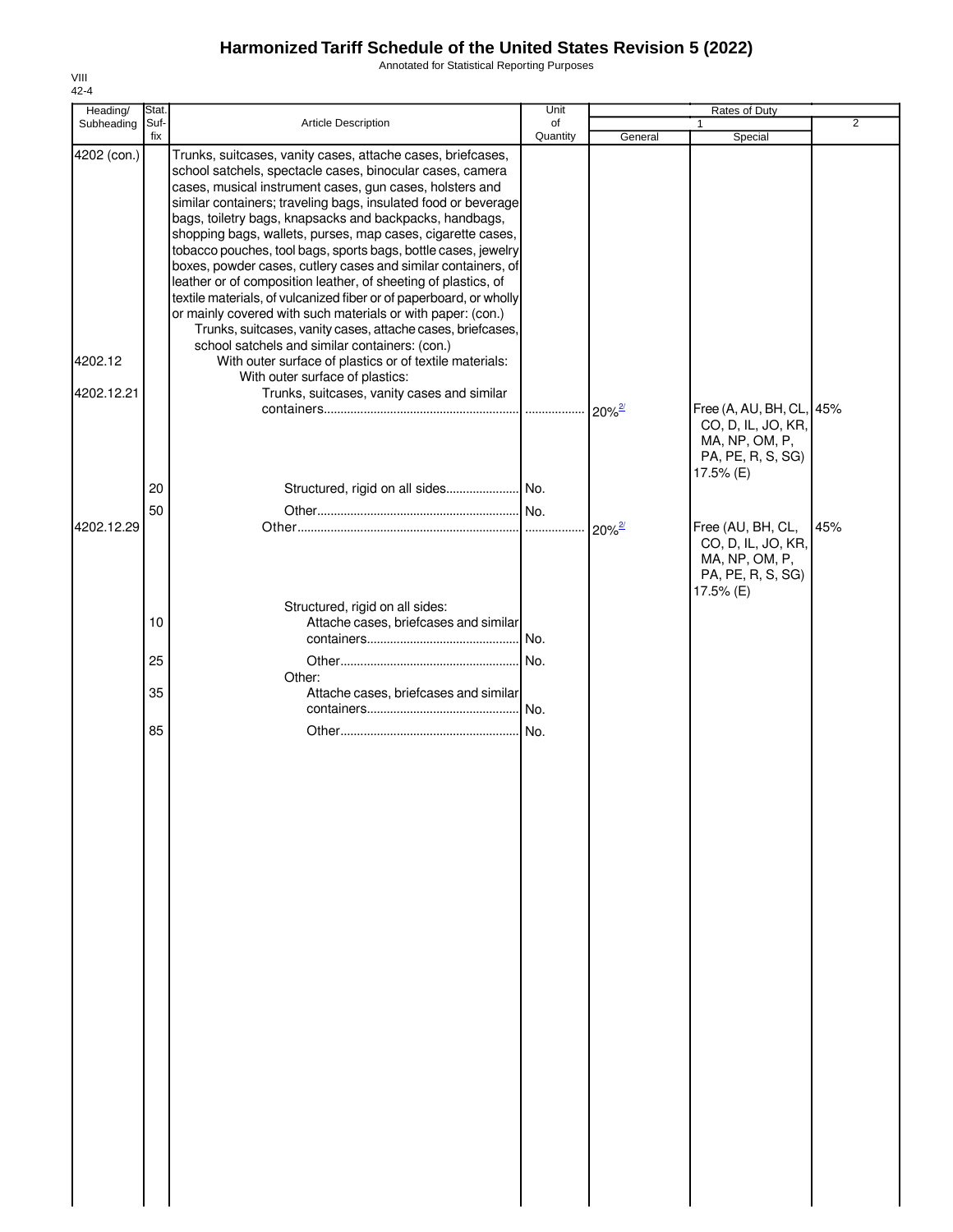Annotated for Statistical Reporting Purposes

| Heading/                         | Stat.       |                                                                                                                                                                                                                                                                                                                                                                                                                                                                                                                                                                                                                                                                                                                                                                                                                                                                                                                                                              | Unit                        |         | Rates of Duty                                                                                  |                |
|----------------------------------|-------------|--------------------------------------------------------------------------------------------------------------------------------------------------------------------------------------------------------------------------------------------------------------------------------------------------------------------------------------------------------------------------------------------------------------------------------------------------------------------------------------------------------------------------------------------------------------------------------------------------------------------------------------------------------------------------------------------------------------------------------------------------------------------------------------------------------------------------------------------------------------------------------------------------------------------------------------------------------------|-----------------------------|---------|------------------------------------------------------------------------------------------------|----------------|
| Subheading                       | Suf-<br>fix | <b>Article Description</b>                                                                                                                                                                                                                                                                                                                                                                                                                                                                                                                                                                                                                                                                                                                                                                                                                                                                                                                                   | of<br>Quantity              | General | Special                                                                                        | $\overline{2}$ |
| 4202 (con.)<br>4202.12<br>(con.) |             | Trunks, suitcases, vanity cases, attache cases, briefcases,<br>school satchels, spectacle cases, binocular cases, camera<br>cases, musical instrument cases, gun cases, holsters and<br>similar containers; traveling bags, insulated food or beverage<br>bags, toiletry bags, knapsacks and backpacks, handbags,<br>shopping bags, wallets, purses, map cases, cigarette cases,<br>tobacco pouches, tool bags, sports bags, bottle cases, jewelry<br>boxes, powder cases, cutlery cases and similar containers, of<br>leather or of composition leather, of sheeting of plastics, of<br>textile materials, of vulcanized fiber or of paperboard, or wholly<br>or mainly covered with such materials or with paper: (con.)<br>Trunks, suitcases, vanity cases, attache cases, briefcases,<br>school satchels and similar containers: (con.)<br>With outer surface of plastics or of textile materials:<br>(con.)<br>With outer surface of textile materials: |                             |         |                                                                                                |                |
| 4202.12.40 00                    |             | Of vegetable fibers and not of pile or tufted<br>construction:                                                                                                                                                                                                                                                                                                                                                                                                                                                                                                                                                                                                                                                                                                                                                                                                                                                                                               | No 6.3% <sup>2/</sup><br>kg |         | Free (A, AU, BH, CL, 40%<br>CO, D, IL, JO, KR,<br>MA, NP, OM, P,<br>PA, PE, S, SG)<br>4.9% (E) |                |
| 4202.12.60 00                    |             |                                                                                                                                                                                                                                                                                                                                                                                                                                                                                                                                                                                                                                                                                                                                                                                                                                                                                                                                                              | No 5.7% <sup>2/</sup><br>kg |         | Free (AU, BH, CL,<br>CO, IL, JO, KR,<br>MA, NP, OM, P,<br>PA, PE, S, SG)                       | 40%            |
| 4202.12.81                       |             |                                                                                                                                                                                                                                                                                                                                                                                                                                                                                                                                                                                                                                                                                                                                                                                                                                                                                                                                                              |                             |         | 4.4% (E)<br>Free (A, AU, BH, CL, 65%<br>CO, D, IL, JO, KR,<br>MA, NP, OM, P,<br>PA, PE, S, SG) |                |
|                                  | 30          | Attache cases, briefcases, school<br>satchels, occupational luggage cases and                                                                                                                                                                                                                                                                                                                                                                                                                                                                                                                                                                                                                                                                                                                                                                                                                                                                                | No.<br>kg                   |         | 16.6% (E)                                                                                      |                |
|                                  | 70          |                                                                                                                                                                                                                                                                                                                                                                                                                                                                                                                                                                                                                                                                                                                                                                                                                                                                                                                                                              | No.<br>kg                   |         |                                                                                                |                |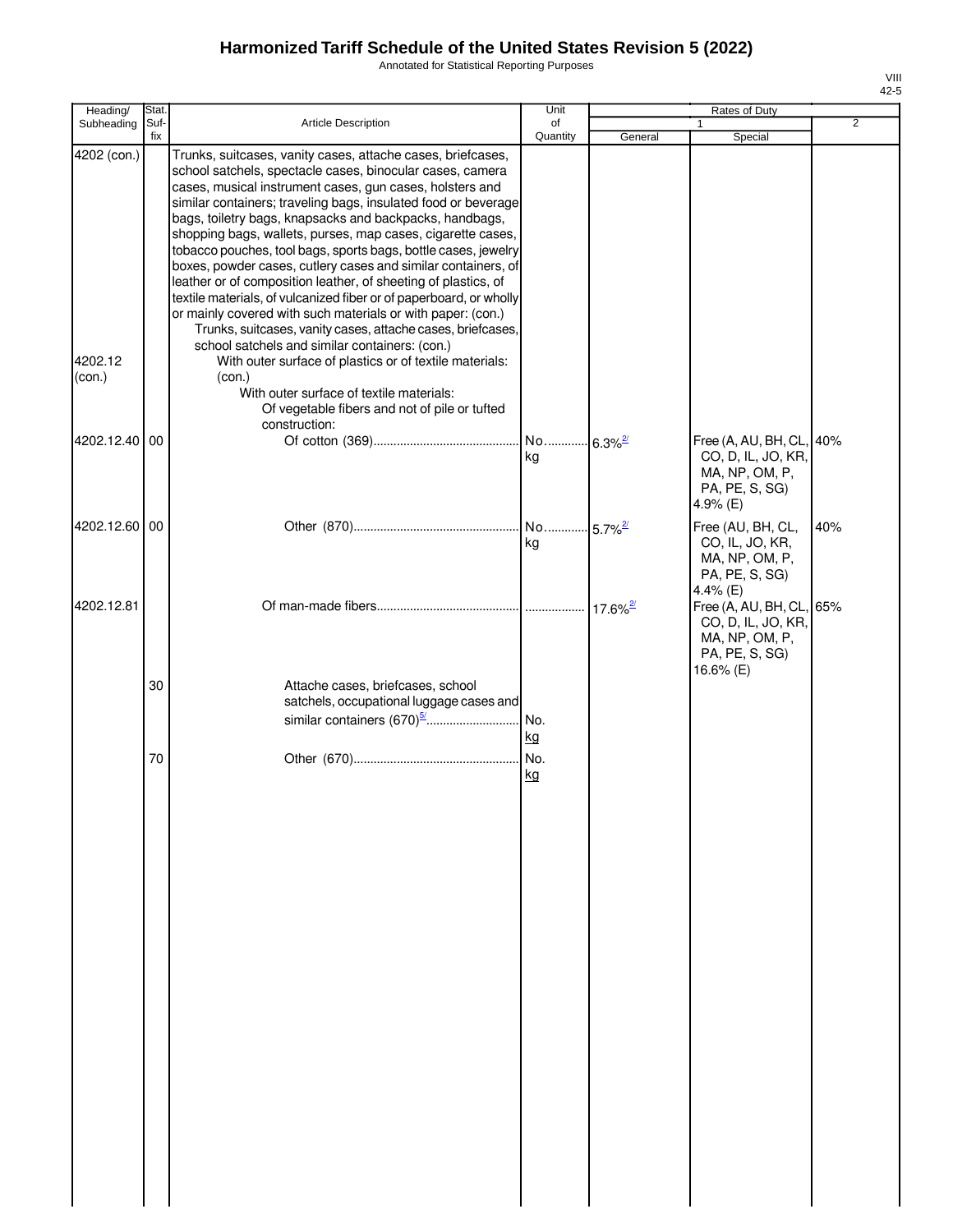Annotated for Statistical Reporting Purposes

| Heading/                         | Stat.       |                                                                                                                                                                                                                                                                                                                                                                                                                                                                                                                                                                                                                                                                                                                                                                                                                                                                                                                                                                     | Unit            |         | Rates of Duty                                                                           |     |
|----------------------------------|-------------|---------------------------------------------------------------------------------------------------------------------------------------------------------------------------------------------------------------------------------------------------------------------------------------------------------------------------------------------------------------------------------------------------------------------------------------------------------------------------------------------------------------------------------------------------------------------------------------------------------------------------------------------------------------------------------------------------------------------------------------------------------------------------------------------------------------------------------------------------------------------------------------------------------------------------------------------------------------------|-----------------|---------|-----------------------------------------------------------------------------------------|-----|
| Subheading                       | Suf-<br>fix | <b>Article Description</b>                                                                                                                                                                                                                                                                                                                                                                                                                                                                                                                                                                                                                                                                                                                                                                                                                                                                                                                                          | of<br>Quantity  | General | 1<br>Special                                                                            | 2   |
| 4202 (con.)<br>4202.12<br>(con.) |             | Trunks, suitcases, vanity cases, attache cases, briefcases,<br>school satchels, spectacle cases, binocular cases, camera<br>cases, musical instrument cases, gun cases, holsters and<br>similar containers; traveling bags, insulated food or beverage<br>bags, toiletry bags, knapsacks and backpacks, handbags,<br>shopping bags, wallets, purses, map cases, cigarette cases,<br>tobacco pouches, tool bags, sports bags, bottle cases, jewelry<br>boxes, powder cases, cutlery cases and similar containers, of<br>leather or of composition leather, of sheeting of plastics, of<br>textile materials, of vulcanized fiber or of paperboard, or wholly<br>or mainly covered with such materials or with paper: (con.)<br>Trunks, suitcases, vanity cases, attache cases, briefcases,<br>school satchels and similar containers: (con.)<br>With outer surface of plastics or of textile materials:<br>(con.)<br>With outer surface of textile materials: (con.) |                 |         |                                                                                         |     |
| 4202.12.89                       | 10          | Attache cases, briefcases, school<br>satchels, occupational luggage cases and<br>similar containers:<br>Containing 85 percent or more by<br>weight of silk or silk waste                                                                                                                                                                                                                                                                                                                                                                                                                                                                                                                                                                                                                                                                                                                                                                                            | No.<br>kg       |         | Free (AU, BH, CL,<br>CO, IL, JO, KR,<br>MA, NP, OM, P,<br>PA, PE, S, SG)<br>16.6% (E)   | 65% |
|                                  | 20          |                                                                                                                                                                                                                                                                                                                                                                                                                                                                                                                                                                                                                                                                                                                                                                                                                                                                                                                                                                     | No.             |         |                                                                                         |     |
|                                  | 40          |                                                                                                                                                                                                                                                                                                                                                                                                                                                                                                                                                                                                                                                                                                                                                                                                                                                                                                                                                                     | kg<br>No.       |         |                                                                                         |     |
|                                  | 50          | Other:<br>Containing 85 percent or more by<br>weight of silk or silk waste                                                                                                                                                                                                                                                                                                                                                                                                                                                                                                                                                                                                                                                                                                                                                                                                                                                                                          | kg<br>No.<br>kg |         |                                                                                         |     |
|                                  | 60          |                                                                                                                                                                                                                                                                                                                                                                                                                                                                                                                                                                                                                                                                                                                                                                                                                                                                                                                                                                     | No.<br>kg       |         |                                                                                         |     |
|                                  | 80          |                                                                                                                                                                                                                                                                                                                                                                                                                                                                                                                                                                                                                                                                                                                                                                                                                                                                                                                                                                     | No.<br>kg       |         |                                                                                         |     |
| 4202.19.00 00                    |             |                                                                                                                                                                                                                                                                                                                                                                                                                                                                                                                                                                                                                                                                                                                                                                                                                                                                                                                                                                     |                 |         | Free (AU, BH, CL,<br>CO, D, IL, JO, KR,<br>MA, OM, P, PA,<br>PE, R, S, SG)<br>17.5% (E) | 45% |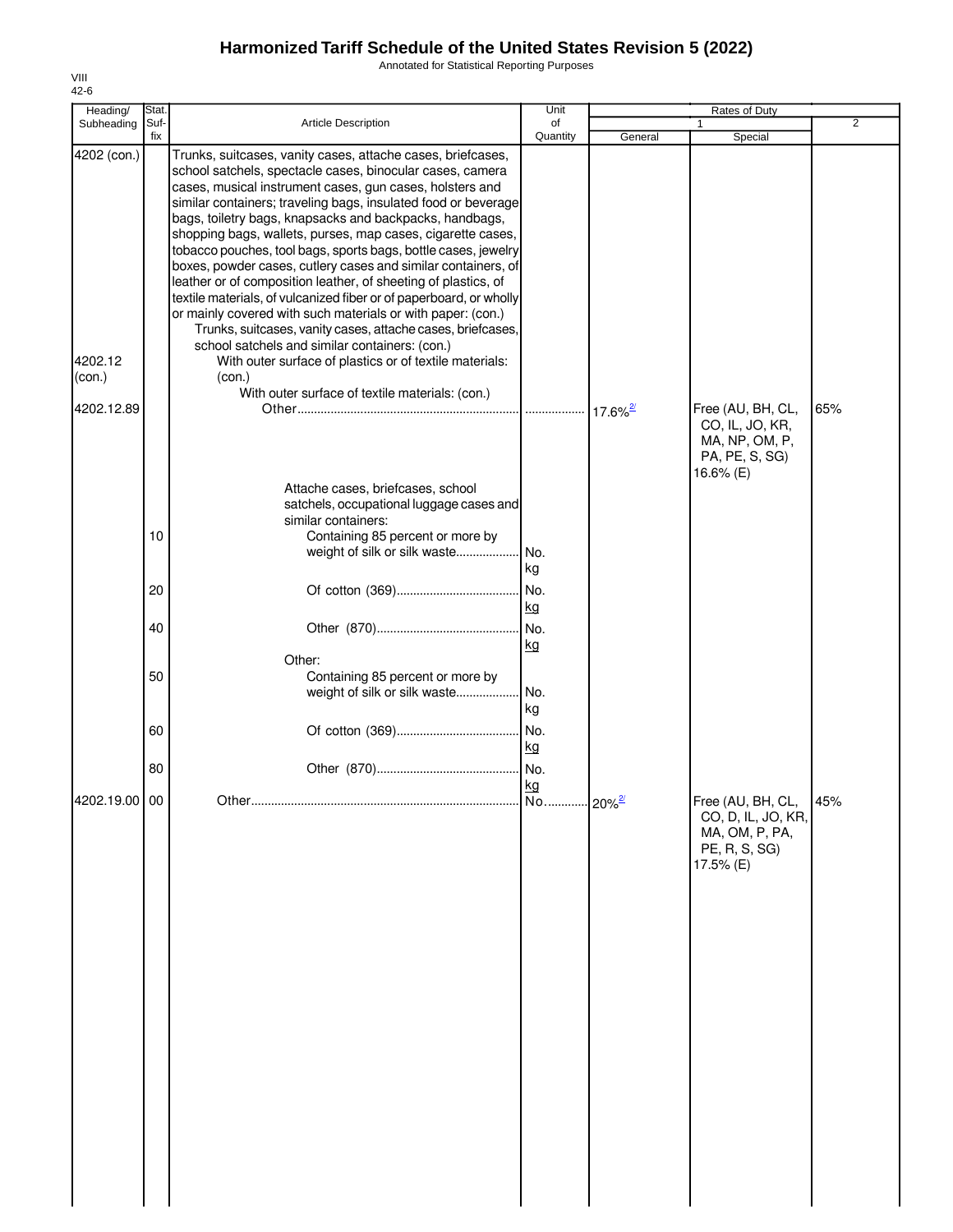Annotated for Statistical Reporting Purposes

| Suf-<br>Article Description<br>2<br>Subheading<br>of<br>fix<br>Quantity<br>Special<br>General<br>4202 (con.)<br>Trunks, suitcases, vanity cases, attache cases, briefcases,<br>school satchels, spectacle cases, binocular cases, camera<br>cases, musical instrument cases, gun cases, holsters and<br>similar containers; traveling bags, insulated food or beverage<br>bags, toiletry bags, knapsacks and backpacks, handbags,<br>shopping bags, wallets, purses, map cases, cigarette cases,<br>tobacco pouches, tool bags, sports bags, bottle cases, jewelry<br>boxes, powder cases, cutlery cases and similar containers, of<br>leather or of composition leather, of sheeting of plastics, of<br>textile materials, of vulcanized fiber or of paperboard, or wholly<br>or mainly covered with such materials or with paper: (con.)<br>Handbags, whether or not with shoulder strap, including<br>those without handle:<br>4202.21<br>With outer surface of leather or of composition leather:<br>35%<br>4202.21.30 00<br>Free (AU, BH, CL,<br>CO, D, IL, JO, KR,<br>MA, OM, P, PA,<br>PE, R, S, SG)<br>4.2% $(E)$<br>Other:<br>4202.21.60 00<br>Free (A, AU, BH, CL, 35%<br>CO, D, IL, JO, KR,<br>MA, NP, OM, P,<br>PA, PE, R, S, SG)<br>8% (E)<br>4202.21.90 00<br>Free (A, AU, BH, CL, 35%<br>CO, D, IL, JO, KR,<br>MA, NP, OM, P,<br>PA, PE, R, S, SG)<br>7.2% (E) | Heading/ | Stat. | Unit | Rates of Duty |  |
|-------------------------------------------------------------------------------------------------------------------------------------------------------------------------------------------------------------------------------------------------------------------------------------------------------------------------------------------------------------------------------------------------------------------------------------------------------------------------------------------------------------------------------------------------------------------------------------------------------------------------------------------------------------------------------------------------------------------------------------------------------------------------------------------------------------------------------------------------------------------------------------------------------------------------------------------------------------------------------------------------------------------------------------------------------------------------------------------------------------------------------------------------------------------------------------------------------------------------------------------------------------------------------------------------------------------------------------------------------------------------------|----------|-------|------|---------------|--|
|                                                                                                                                                                                                                                                                                                                                                                                                                                                                                                                                                                                                                                                                                                                                                                                                                                                                                                                                                                                                                                                                                                                                                                                                                                                                                                                                                                               |          |       |      |               |  |
|                                                                                                                                                                                                                                                                                                                                                                                                                                                                                                                                                                                                                                                                                                                                                                                                                                                                                                                                                                                                                                                                                                                                                                                                                                                                                                                                                                               |          |       |      |               |  |
|                                                                                                                                                                                                                                                                                                                                                                                                                                                                                                                                                                                                                                                                                                                                                                                                                                                                                                                                                                                                                                                                                                                                                                                                                                                                                                                                                                               |          |       |      |               |  |
|                                                                                                                                                                                                                                                                                                                                                                                                                                                                                                                                                                                                                                                                                                                                                                                                                                                                                                                                                                                                                                                                                                                                                                                                                                                                                                                                                                               |          |       |      |               |  |
|                                                                                                                                                                                                                                                                                                                                                                                                                                                                                                                                                                                                                                                                                                                                                                                                                                                                                                                                                                                                                                                                                                                                                                                                                                                                                                                                                                               |          |       |      |               |  |
|                                                                                                                                                                                                                                                                                                                                                                                                                                                                                                                                                                                                                                                                                                                                                                                                                                                                                                                                                                                                                                                                                                                                                                                                                                                                                                                                                                               |          |       |      |               |  |
|                                                                                                                                                                                                                                                                                                                                                                                                                                                                                                                                                                                                                                                                                                                                                                                                                                                                                                                                                                                                                                                                                                                                                                                                                                                                                                                                                                               |          |       |      |               |  |
|                                                                                                                                                                                                                                                                                                                                                                                                                                                                                                                                                                                                                                                                                                                                                                                                                                                                                                                                                                                                                                                                                                                                                                                                                                                                                                                                                                               |          |       |      |               |  |
|                                                                                                                                                                                                                                                                                                                                                                                                                                                                                                                                                                                                                                                                                                                                                                                                                                                                                                                                                                                                                                                                                                                                                                                                                                                                                                                                                                               |          |       |      |               |  |
|                                                                                                                                                                                                                                                                                                                                                                                                                                                                                                                                                                                                                                                                                                                                                                                                                                                                                                                                                                                                                                                                                                                                                                                                                                                                                                                                                                               |          |       |      |               |  |
|                                                                                                                                                                                                                                                                                                                                                                                                                                                                                                                                                                                                                                                                                                                                                                                                                                                                                                                                                                                                                                                                                                                                                                                                                                                                                                                                                                               |          |       |      |               |  |
|                                                                                                                                                                                                                                                                                                                                                                                                                                                                                                                                                                                                                                                                                                                                                                                                                                                                                                                                                                                                                                                                                                                                                                                                                                                                                                                                                                               |          |       |      |               |  |
|                                                                                                                                                                                                                                                                                                                                                                                                                                                                                                                                                                                                                                                                                                                                                                                                                                                                                                                                                                                                                                                                                                                                                                                                                                                                                                                                                                               |          |       |      |               |  |
|                                                                                                                                                                                                                                                                                                                                                                                                                                                                                                                                                                                                                                                                                                                                                                                                                                                                                                                                                                                                                                                                                                                                                                                                                                                                                                                                                                               |          |       |      |               |  |
|                                                                                                                                                                                                                                                                                                                                                                                                                                                                                                                                                                                                                                                                                                                                                                                                                                                                                                                                                                                                                                                                                                                                                                                                                                                                                                                                                                               |          |       |      |               |  |
|                                                                                                                                                                                                                                                                                                                                                                                                                                                                                                                                                                                                                                                                                                                                                                                                                                                                                                                                                                                                                                                                                                                                                                                                                                                                                                                                                                               |          |       |      |               |  |
|                                                                                                                                                                                                                                                                                                                                                                                                                                                                                                                                                                                                                                                                                                                                                                                                                                                                                                                                                                                                                                                                                                                                                                                                                                                                                                                                                                               |          |       |      |               |  |
|                                                                                                                                                                                                                                                                                                                                                                                                                                                                                                                                                                                                                                                                                                                                                                                                                                                                                                                                                                                                                                                                                                                                                                                                                                                                                                                                                                               |          |       |      |               |  |
|                                                                                                                                                                                                                                                                                                                                                                                                                                                                                                                                                                                                                                                                                                                                                                                                                                                                                                                                                                                                                                                                                                                                                                                                                                                                                                                                                                               |          |       |      |               |  |
|                                                                                                                                                                                                                                                                                                                                                                                                                                                                                                                                                                                                                                                                                                                                                                                                                                                                                                                                                                                                                                                                                                                                                                                                                                                                                                                                                                               |          |       |      |               |  |
|                                                                                                                                                                                                                                                                                                                                                                                                                                                                                                                                                                                                                                                                                                                                                                                                                                                                                                                                                                                                                                                                                                                                                                                                                                                                                                                                                                               |          |       |      |               |  |
|                                                                                                                                                                                                                                                                                                                                                                                                                                                                                                                                                                                                                                                                                                                                                                                                                                                                                                                                                                                                                                                                                                                                                                                                                                                                                                                                                                               |          |       |      |               |  |
|                                                                                                                                                                                                                                                                                                                                                                                                                                                                                                                                                                                                                                                                                                                                                                                                                                                                                                                                                                                                                                                                                                                                                                                                                                                                                                                                                                               |          |       |      |               |  |
|                                                                                                                                                                                                                                                                                                                                                                                                                                                                                                                                                                                                                                                                                                                                                                                                                                                                                                                                                                                                                                                                                                                                                                                                                                                                                                                                                                               |          |       |      |               |  |
|                                                                                                                                                                                                                                                                                                                                                                                                                                                                                                                                                                                                                                                                                                                                                                                                                                                                                                                                                                                                                                                                                                                                                                                                                                                                                                                                                                               |          |       |      |               |  |
|                                                                                                                                                                                                                                                                                                                                                                                                                                                                                                                                                                                                                                                                                                                                                                                                                                                                                                                                                                                                                                                                                                                                                                                                                                                                                                                                                                               |          |       |      |               |  |
|                                                                                                                                                                                                                                                                                                                                                                                                                                                                                                                                                                                                                                                                                                                                                                                                                                                                                                                                                                                                                                                                                                                                                                                                                                                                                                                                                                               |          |       |      |               |  |
|                                                                                                                                                                                                                                                                                                                                                                                                                                                                                                                                                                                                                                                                                                                                                                                                                                                                                                                                                                                                                                                                                                                                                                                                                                                                                                                                                                               |          |       |      |               |  |
|                                                                                                                                                                                                                                                                                                                                                                                                                                                                                                                                                                                                                                                                                                                                                                                                                                                                                                                                                                                                                                                                                                                                                                                                                                                                                                                                                                               |          |       |      |               |  |
|                                                                                                                                                                                                                                                                                                                                                                                                                                                                                                                                                                                                                                                                                                                                                                                                                                                                                                                                                                                                                                                                                                                                                                                                                                                                                                                                                                               |          |       |      |               |  |
|                                                                                                                                                                                                                                                                                                                                                                                                                                                                                                                                                                                                                                                                                                                                                                                                                                                                                                                                                                                                                                                                                                                                                                                                                                                                                                                                                                               |          |       |      |               |  |
|                                                                                                                                                                                                                                                                                                                                                                                                                                                                                                                                                                                                                                                                                                                                                                                                                                                                                                                                                                                                                                                                                                                                                                                                                                                                                                                                                                               |          |       |      |               |  |
|                                                                                                                                                                                                                                                                                                                                                                                                                                                                                                                                                                                                                                                                                                                                                                                                                                                                                                                                                                                                                                                                                                                                                                                                                                                                                                                                                                               |          |       |      |               |  |
|                                                                                                                                                                                                                                                                                                                                                                                                                                                                                                                                                                                                                                                                                                                                                                                                                                                                                                                                                                                                                                                                                                                                                                                                                                                                                                                                                                               |          |       |      |               |  |
|                                                                                                                                                                                                                                                                                                                                                                                                                                                                                                                                                                                                                                                                                                                                                                                                                                                                                                                                                                                                                                                                                                                                                                                                                                                                                                                                                                               |          |       |      |               |  |
|                                                                                                                                                                                                                                                                                                                                                                                                                                                                                                                                                                                                                                                                                                                                                                                                                                                                                                                                                                                                                                                                                                                                                                                                                                                                                                                                                                               |          |       |      |               |  |
|                                                                                                                                                                                                                                                                                                                                                                                                                                                                                                                                                                                                                                                                                                                                                                                                                                                                                                                                                                                                                                                                                                                                                                                                                                                                                                                                                                               |          |       |      |               |  |
|                                                                                                                                                                                                                                                                                                                                                                                                                                                                                                                                                                                                                                                                                                                                                                                                                                                                                                                                                                                                                                                                                                                                                                                                                                                                                                                                                                               |          |       |      |               |  |
|                                                                                                                                                                                                                                                                                                                                                                                                                                                                                                                                                                                                                                                                                                                                                                                                                                                                                                                                                                                                                                                                                                                                                                                                                                                                                                                                                                               |          |       |      |               |  |
|                                                                                                                                                                                                                                                                                                                                                                                                                                                                                                                                                                                                                                                                                                                                                                                                                                                                                                                                                                                                                                                                                                                                                                                                                                                                                                                                                                               |          |       |      |               |  |
|                                                                                                                                                                                                                                                                                                                                                                                                                                                                                                                                                                                                                                                                                                                                                                                                                                                                                                                                                                                                                                                                                                                                                                                                                                                                                                                                                                               |          |       |      |               |  |
|                                                                                                                                                                                                                                                                                                                                                                                                                                                                                                                                                                                                                                                                                                                                                                                                                                                                                                                                                                                                                                                                                                                                                                                                                                                                                                                                                                               |          |       |      |               |  |
|                                                                                                                                                                                                                                                                                                                                                                                                                                                                                                                                                                                                                                                                                                                                                                                                                                                                                                                                                                                                                                                                                                                                                                                                                                                                                                                                                                               |          |       |      |               |  |
|                                                                                                                                                                                                                                                                                                                                                                                                                                                                                                                                                                                                                                                                                                                                                                                                                                                                                                                                                                                                                                                                                                                                                                                                                                                                                                                                                                               |          |       |      |               |  |
|                                                                                                                                                                                                                                                                                                                                                                                                                                                                                                                                                                                                                                                                                                                                                                                                                                                                                                                                                                                                                                                                                                                                                                                                                                                                                                                                                                               |          |       |      |               |  |
|                                                                                                                                                                                                                                                                                                                                                                                                                                                                                                                                                                                                                                                                                                                                                                                                                                                                                                                                                                                                                                                                                                                                                                                                                                                                                                                                                                               |          |       |      |               |  |
|                                                                                                                                                                                                                                                                                                                                                                                                                                                                                                                                                                                                                                                                                                                                                                                                                                                                                                                                                                                                                                                                                                                                                                                                                                                                                                                                                                               |          |       |      |               |  |
|                                                                                                                                                                                                                                                                                                                                                                                                                                                                                                                                                                                                                                                                                                                                                                                                                                                                                                                                                                                                                                                                                                                                                                                                                                                                                                                                                                               |          |       |      |               |  |
|                                                                                                                                                                                                                                                                                                                                                                                                                                                                                                                                                                                                                                                                                                                                                                                                                                                                                                                                                                                                                                                                                                                                                                                                                                                                                                                                                                               |          |       |      |               |  |
|                                                                                                                                                                                                                                                                                                                                                                                                                                                                                                                                                                                                                                                                                                                                                                                                                                                                                                                                                                                                                                                                                                                                                                                                                                                                                                                                                                               |          |       |      |               |  |
|                                                                                                                                                                                                                                                                                                                                                                                                                                                                                                                                                                                                                                                                                                                                                                                                                                                                                                                                                                                                                                                                                                                                                                                                                                                                                                                                                                               |          |       |      |               |  |
|                                                                                                                                                                                                                                                                                                                                                                                                                                                                                                                                                                                                                                                                                                                                                                                                                                                                                                                                                                                                                                                                                                                                                                                                                                                                                                                                                                               |          |       |      |               |  |
|                                                                                                                                                                                                                                                                                                                                                                                                                                                                                                                                                                                                                                                                                                                                                                                                                                                                                                                                                                                                                                                                                                                                                                                                                                                                                                                                                                               |          |       |      |               |  |
|                                                                                                                                                                                                                                                                                                                                                                                                                                                                                                                                                                                                                                                                                                                                                                                                                                                                                                                                                                                                                                                                                                                                                                                                                                                                                                                                                                               |          |       |      |               |  |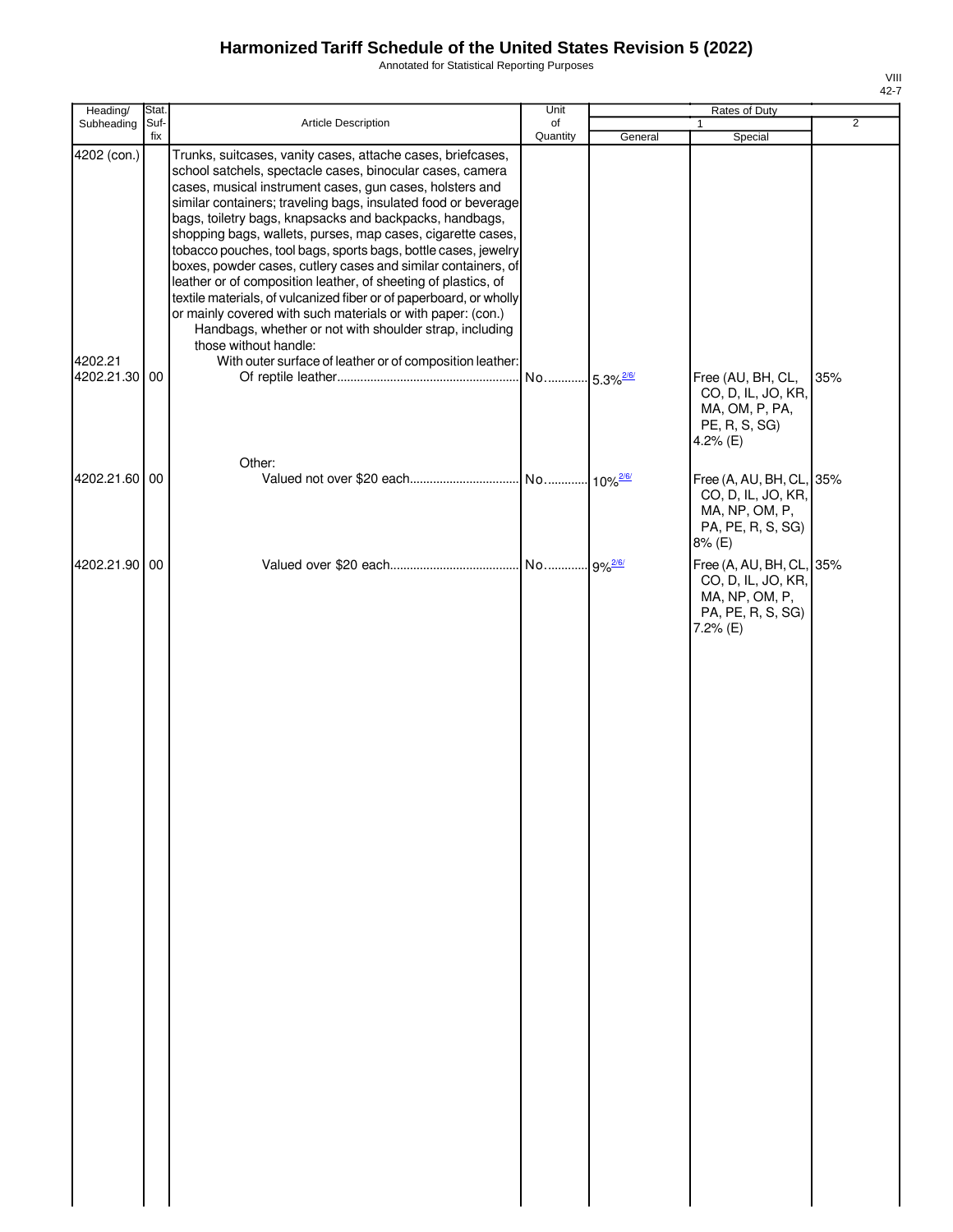Annotated for Statistical Reporting Purposes

| Heading/               | Stat.                |                                                                                                                                                                                                                                                                                                                                                                                                                                                                                                                                                                                                                                                                                                                                                                                                                                                                                   | Unit                                      |                         | Rates of Duty                                                                                   |                |
|------------------------|----------------------|-----------------------------------------------------------------------------------------------------------------------------------------------------------------------------------------------------------------------------------------------------------------------------------------------------------------------------------------------------------------------------------------------------------------------------------------------------------------------------------------------------------------------------------------------------------------------------------------------------------------------------------------------------------------------------------------------------------------------------------------------------------------------------------------------------------------------------------------------------------------------------------|-------------------------------------------|-------------------------|-------------------------------------------------------------------------------------------------|----------------|
| Subheading             | Suf-<br>fix          | Article Description                                                                                                                                                                                                                                                                                                                                                                                                                                                                                                                                                                                                                                                                                                                                                                                                                                                               | of<br>Quantity                            | General                 | Special                                                                                         | $\overline{2}$ |
| 4202 (con.)<br>4202.22 |                      | Trunks, suitcases, vanity cases, attache cases, briefcases,<br>school satchels, spectacle cases, binocular cases, camera<br>cases, musical instrument cases, gun cases, holsters and<br>similar containers; traveling bags, insulated food or beverage<br>bags, toiletry bags, knapsacks and backpacks, handbags,<br>shopping bags, wallets, purses, map cases, cigarette cases,<br>tobacco pouches, tool bags, sports bags, bottle cases, jewelry<br>boxes, powder cases, cutlery cases and similar containers, of<br>leather or of composition leather, of sheeting of plastics, of<br>textile materials, of vulcanized fiber or of paperboard, or wholly<br>or mainly covered with such materials or with paper: (con.)<br>Handbags, whether or not with shoulder strap, including<br>those without handle: (con.)<br>With outer surface of sheeting of plastics or of textile |                                           |                         |                                                                                                 |                |
| 4202.22.15 00          |                      | materials:                                                                                                                                                                                                                                                                                                                                                                                                                                                                                                                                                                                                                                                                                                                                                                                                                                                                        |                                           |                         | Free (A, AU, BH, CL, 45%<br>CO, D, IL, JO, KR,                                                  |                |
| 4202.22.35             | 00                   | With outer surface of textile materials:<br>Wholly or in part of braid:                                                                                                                                                                                                                                                                                                                                                                                                                                                                                                                                                                                                                                                                                                                                                                                                           | kg                                        |                         | MA, NP, OM, P,<br>PA, PE, R, S, SG)<br>15% (E)<br>Free (A, AU, BH, CL, 90%<br>CO, D, E, IL, JO, |                |
|                        |                      |                                                                                                                                                                                                                                                                                                                                                                                                                                                                                                                                                                                                                                                                                                                                                                                                                                                                                   |                                           |                         | KR, MA, OM, P,<br>PA, PE, S, SG)                                                                |                |
| 4202.22.40             | 10<br>20<br>30<br>40 | Containing 85 percent or more by<br>weight of silk or silk waste<br>Other:<br>Of man-made fibers (670) No.<br>Other (871)                                                                                                                                                                                                                                                                                                                                                                                                                                                                                                                                                                                                                                                                                                                                                         | No.<br>kg<br>kg<br><u>kg</u><br>No.<br>kg | $7.4\%$ <sup>2/6/</sup> | Free (AU, BH, CL,<br>CO, IL, JO, KR,<br>MA, NP, OM, P,<br>PA, PE, S, SG)<br>5.7% (E)            | 90%            |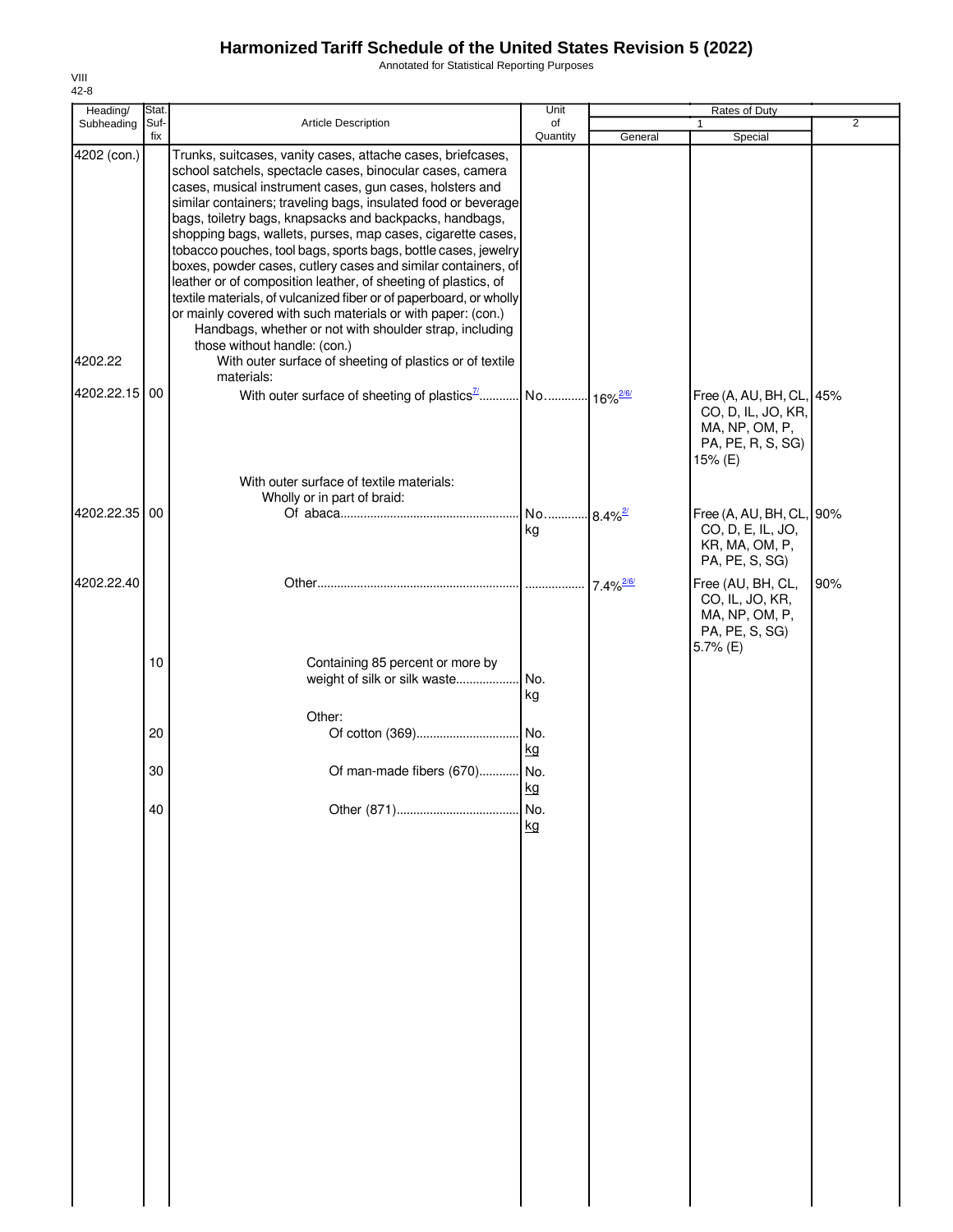Annotated for Statistical Reporting Purposes

| Heading/          | Stat.       |                                                                                                                                                                                                                                                                                                                                                                                                                                                                                                                                                                                                                                                                                                                                                                                                                       | Unit                          |                       | Rates of Duty                                                                                   |     |
|-------------------|-------------|-----------------------------------------------------------------------------------------------------------------------------------------------------------------------------------------------------------------------------------------------------------------------------------------------------------------------------------------------------------------------------------------------------------------------------------------------------------------------------------------------------------------------------------------------------------------------------------------------------------------------------------------------------------------------------------------------------------------------------------------------------------------------------------------------------------------------|-------------------------------|-----------------------|-------------------------------------------------------------------------------------------------|-----|
| Subheading        | Suf-<br>fix | <b>Article Description</b>                                                                                                                                                                                                                                                                                                                                                                                                                                                                                                                                                                                                                                                                                                                                                                                            | of<br>Quantity                | General               | Special                                                                                         | 2   |
| 4202 (con.)       |             | Trunks, suitcases, vanity cases, attache cases, briefcases,<br>school satchels, spectacle cases, binocular cases, camera<br>cases, musical instrument cases, gun cases, holsters and<br>similar containers; traveling bags, insulated food or beverage<br>bags, toiletry bags, knapsacks and backpacks, handbags,<br>shopping bags, wallets, purses, map cases, cigarette cases,<br>tobacco pouches, tool bags, sports bags, bottle cases, jewelry<br>boxes, powder cases, cutlery cases and similar containers, of<br>leather or of composition leather, of sheeting of plastics, of<br>textile materials, of vulcanized fiber or of paperboard, or wholly<br>or mainly covered with such materials or with paper: (con.)<br>Handbags, whether or not with shoulder strap, including<br>those without handle: (con.) |                               |                       |                                                                                                 |     |
| 4202.22<br>(con.) |             | With outer surface of sheeting of plastics or of textile<br>materials: (con.)<br>With outer surface of textile materials: (con.)<br>Other:<br>Of vegetable fibers and not of pile or tufted<br>construction:                                                                                                                                                                                                                                                                                                                                                                                                                                                                                                                                                                                                          |                               |                       |                                                                                                 |     |
| 4202.22.45 00     |             |                                                                                                                                                                                                                                                                                                                                                                                                                                                                                                                                                                                                                                                                                                                                                                                                                       | No 6.3% <sup>2/6/</sup><br>kg |                       | Free (A, AU, BH, CL, 40%<br>CO, D, IL, JO, KR,<br>MA, NP, OM, P,<br>PA, PE, S, SG)<br>4.9% (E)  |     |
| 4202.22.60 00     |             |                                                                                                                                                                                                                                                                                                                                                                                                                                                                                                                                                                                                                                                                                                                                                                                                                       | No 5.7% <sup>2/6/</sup><br>kg |                       | Free (AU, BH, CL,<br>CO, IL, JO, KR,<br>MA, NP, OM, P,<br>PA, PE, S, SG)<br>4.4% (E)            | 40% |
| 4202.22.70 00     |             | Other:<br>Containing 85 percent or more by                                                                                                                                                                                                                                                                                                                                                                                                                                                                                                                                                                                                                                                                                                                                                                            | kg                            |                       | Free (AU, BH, CL,<br>CO, D, E, IL, JO,<br>KR, MA, NP, OM,<br>P, PA, PE, S, SG)                  | 65% |
| 4202.22.81        | 00          |                                                                                                                                                                                                                                                                                                                                                                                                                                                                                                                                                                                                                                                                                                                                                                                                                       | kg                            |                       | Free (A, AU, BH, CL, 65%<br>CO, D, IL, JO, KR,<br>MA, NP, OM, P,<br>PA, PE, S, SG)<br>16.6% (E) |     |
| 4202.22.89        |             |                                                                                                                                                                                                                                                                                                                                                                                                                                                                                                                                                                                                                                                                                                                                                                                                                       |                               | 17.6% <sup>2/6/</sup> | Free (AU, BH, CL,<br>CO, IL, JO, KR,<br>MA, NP, OM, P,<br>PA, PE, S, SG)<br>16.6% (E)           | 65% |
|                   | 30<br>70    | Of cotton (369)                                                                                                                                                                                                                                                                                                                                                                                                                                                                                                                                                                                                                                                                                                                                                                                                       | .I No.<br>kg<br>No.           |                       |                                                                                                 |     |
|                   | 80          |                                                                                                                                                                                                                                                                                                                                                                                                                                                                                                                                                                                                                                                                                                                                                                                                                       | kg<br>No.                     |                       |                                                                                                 |     |
|                   |             |                                                                                                                                                                                                                                                                                                                                                                                                                                                                                                                                                                                                                                                                                                                                                                                                                       | kg                            |                       |                                                                                                 |     |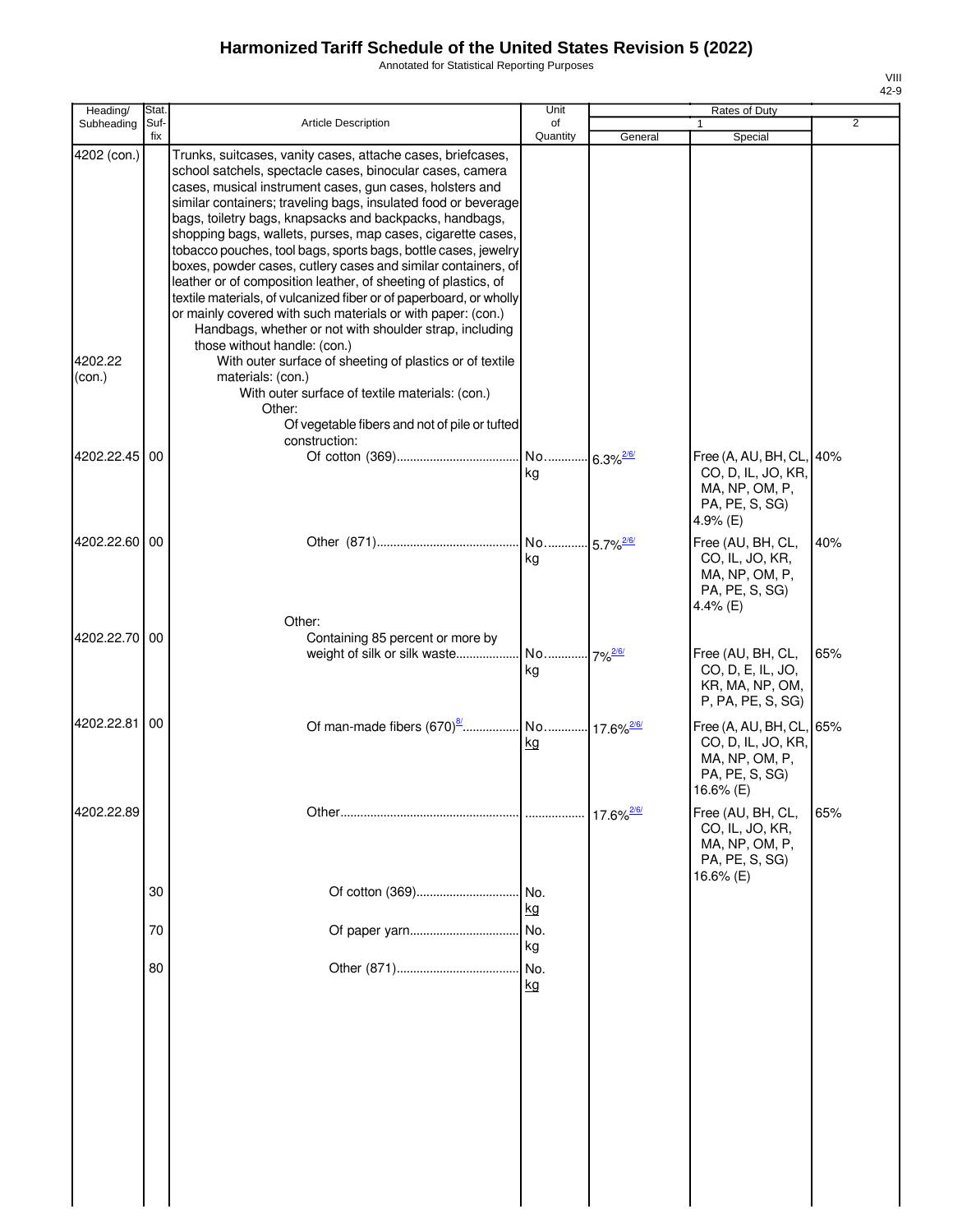Annotated for Statistical Reporting Purposes

| Heading/               | Stat.       |                                                                                                                                                                                                                                                                                                                                                                                                                                                                                                                                                                                                                                                                                                                                                                                                                                 | Unit                  |         | Rates of Duty                                                                               |                |
|------------------------|-------------|---------------------------------------------------------------------------------------------------------------------------------------------------------------------------------------------------------------------------------------------------------------------------------------------------------------------------------------------------------------------------------------------------------------------------------------------------------------------------------------------------------------------------------------------------------------------------------------------------------------------------------------------------------------------------------------------------------------------------------------------------------------------------------------------------------------------------------|-----------------------|---------|---------------------------------------------------------------------------------------------|----------------|
| Subheading             | Suf-<br>fix | <b>Article Description</b>                                                                                                                                                                                                                                                                                                                                                                                                                                                                                                                                                                                                                                                                                                                                                                                                      | of<br>Quantity        | General | 1<br>Special                                                                                | $\overline{2}$ |
| 4202 (con.)<br>4202.29 |             | Trunks, suitcases, vanity cases, attache cases, briefcases,<br>school satchels, spectacle cases, binocular cases, camera<br>cases, musical instrument cases, gun cases, holsters and<br>similar containers; traveling bags, insulated food or beverage<br>bags, toiletry bags, knapsacks and backpacks, handbags,<br>shopping bags, wallets, purses, map cases, cigarette cases,<br>tobacco pouches, tool bags, sports bags, bottle cases, jewelry<br>boxes, powder cases, cutlery cases and similar containers, of<br>leather or of composition leather, of sheeting of plastics, of<br>textile materials, of vulcanized fiber or of paperboard, or wholly<br>or mainly covered with such materials or with paper: (con.)<br>Handbags, whether or not with shoulder strap, including<br>those without handle: (con.)<br>Other: |                       |         |                                                                                             |                |
|                        |             | Of materials (other than leather, composition<br>leather, sheeting of plastics, textile materials,<br>vulcanized fiber or paperboard) wholly or mainly<br>covered with paper:                                                                                                                                                                                                                                                                                                                                                                                                                                                                                                                                                                                                                                                   |                       |         |                                                                                             |                |
| 4202.29.10 00          |             |                                                                                                                                                                                                                                                                                                                                                                                                                                                                                                                                                                                                                                                                                                                                                                                                                                 |                       |         | Free (A, AU, BH, CL, 80%<br>CO, D, E, IL, JO,<br>KR, MA, OM, P,<br>PA, PE, S, SG)           |                |
| 4202.29.20 00          |             |                                                                                                                                                                                                                                                                                                                                                                                                                                                                                                                                                                                                                                                                                                                                                                                                                                 |                       |         | Free (A, AU, BH, CL, 33 1/3%<br>CO, D, E, IL, JO,<br>KR, MA, OM, P,<br>PA, PE, S, SG)       |                |
| 4202.29.50 00          |             |                                                                                                                                                                                                                                                                                                                                                                                                                                                                                                                                                                                                                                                                                                                                                                                                                                 | No 7.8% <sup>2/</sup> |         | Free (AU, BH, CL,<br>CO, D, E, IL, JO,<br>KR, MA, NP, OM,<br>P, PA, PE, S, SG)              | 110%           |
| 4202.29.90 00          |             |                                                                                                                                                                                                                                                                                                                                                                                                                                                                                                                                                                                                                                                                                                                                                                                                                                 |                       |         | Free (AU, BH, CL,<br>CO, D, IL, JO, KR,<br>MA, NP, OM, P,<br>PA, PE, R, S, SG)<br>17.5% (E) | 45%            |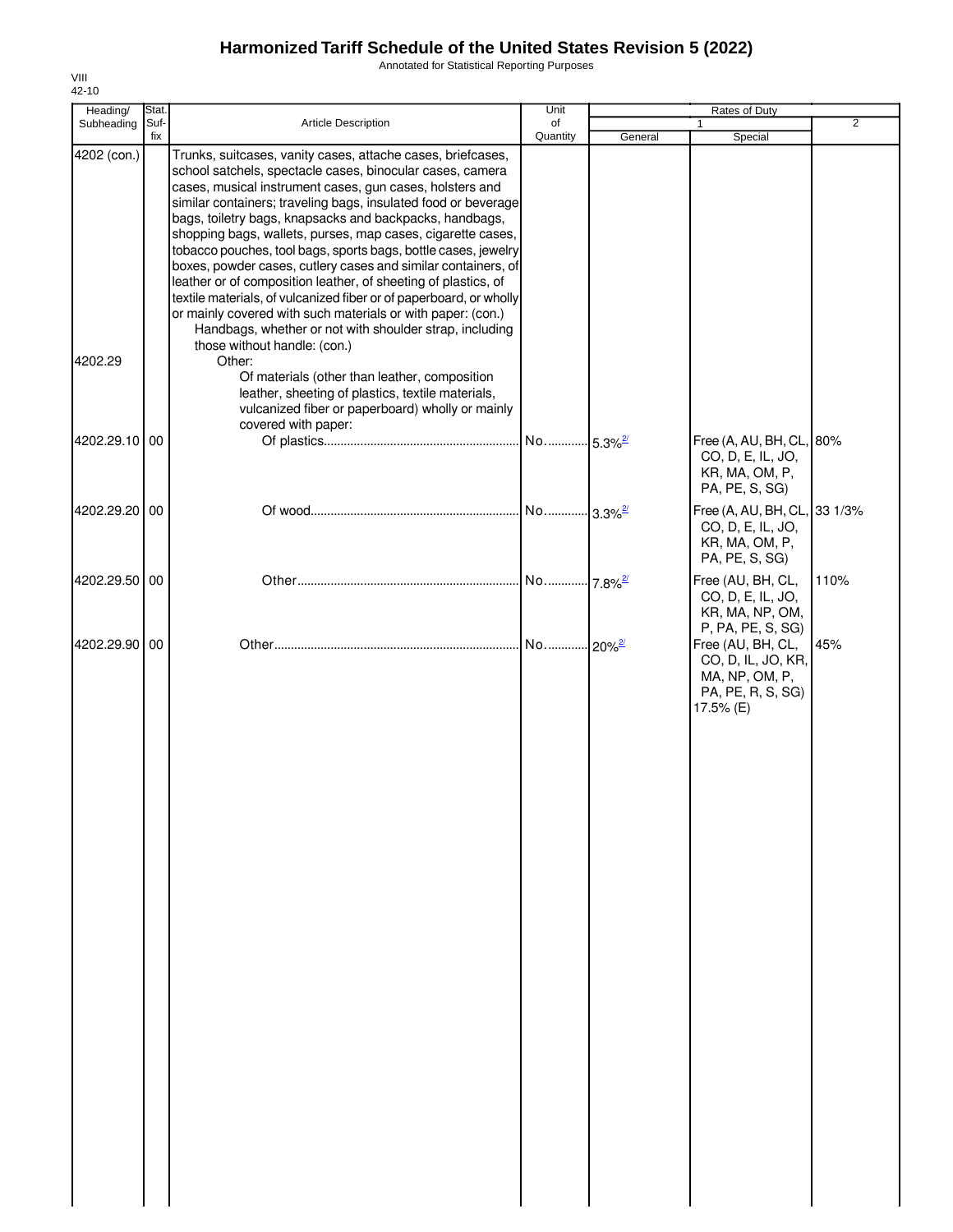Annotated for Statistical Reporting Purposes

| Heading/                 | Stat. |                                                                                                                                                                                                                                                                                                                                                                                                                                                                                                                                                                                                                                                                                                                                                                                                       | Unit                |                     | Rates of Duty                                                                                        |                |
|--------------------------|-------|-------------------------------------------------------------------------------------------------------------------------------------------------------------------------------------------------------------------------------------------------------------------------------------------------------------------------------------------------------------------------------------------------------------------------------------------------------------------------------------------------------------------------------------------------------------------------------------------------------------------------------------------------------------------------------------------------------------------------------------------------------------------------------------------------------|---------------------|---------------------|------------------------------------------------------------------------------------------------------|----------------|
| Subheading               | Suf-  | Article Description                                                                                                                                                                                                                                                                                                                                                                                                                                                                                                                                                                                                                                                                                                                                                                                   | of                  |                     | $\mathbf{1}$                                                                                         | $\overline{2}$ |
| 4202 (con.)              | fix   | Trunks, suitcases, vanity cases, attache cases, briefcases,<br>school satchels, spectacle cases, binocular cases, camera<br>cases, musical instrument cases, gun cases, holsters and<br>similar containers; traveling bags, insulated food or beverage<br>bags, toiletry bags, knapsacks and backpacks, handbags,<br>shopping bags, wallets, purses, map cases, cigarette cases,<br>tobacco pouches, tool bags, sports bags, bottle cases, jewelry<br>boxes, powder cases, cutlery cases and similar containers, of<br>leather or of composition leather, of sheeting of plastics, of<br>textile materials, of vulcanized fiber or of paperboard, or wholly<br>or mainly covered with such materials or with paper: (con.)<br>Articles of a kind normally carried in the pocket or in the<br>handbag: | Quantity            | General             | Special                                                                                              |                |
| 4202.31<br>4202.31.30 00 |       | With outer surface of leather or of composition leather:                                                                                                                                                                                                                                                                                                                                                                                                                                                                                                                                                                                                                                                                                                                                              |                     |                     | Free (A, AU, BH, CL, 35%<br>CO, D, E, IL, JO,<br>KR, MA, OM, P,<br>PA, PE, S, SG)                    |                |
| 4202.31.60 00            |       |                                                                                                                                                                                                                                                                                                                                                                                                                                                                                                                                                                                                                                                                                                                                                                                                       | No 8% <sup>2</sup>  |                     | Free (A, AU, BH, CL, 35%<br>CO, D, IL, JO, KR,<br>MA, NP, OM, P,<br>PA, PE, R, S, SG)<br>$6.4\%$ (E) |                |
| 4202.32                  |       | With outer surface of sheeting of plastics or of textile<br>materials:<br>With outer surface of sheeting of plastics:                                                                                                                                                                                                                                                                                                                                                                                                                                                                                                                                                                                                                                                                                 |                     |                     |                                                                                                      |                |
| 4202.32.10 00            |       | Of reinforced or laminated plastics <sup>7</sup>                                                                                                                                                                                                                                                                                                                                                                                                                                                                                                                                                                                                                                                                                                                                                      | No 12.1¢/kg +<br>kg | 4.6% $\frac{27}{1}$ | Free (A, AU, BH, CL, $$1.10/kg +$<br>CO, D, E, IL, JO,<br>KR, MA, OM, P,<br>PA, PE, S, SG)           | 40%            |
| 4202.32.20 00            |       |                                                                                                                                                                                                                                                                                                                                                                                                                                                                                                                                                                                                                                                                                                                                                                                                       |                     |                     | Free (A, AU, BH, CL, 45%<br>CO, D, E, IL, JO,<br>KR, MA, OM, P,<br>PA, PE, S, SG)                    |                |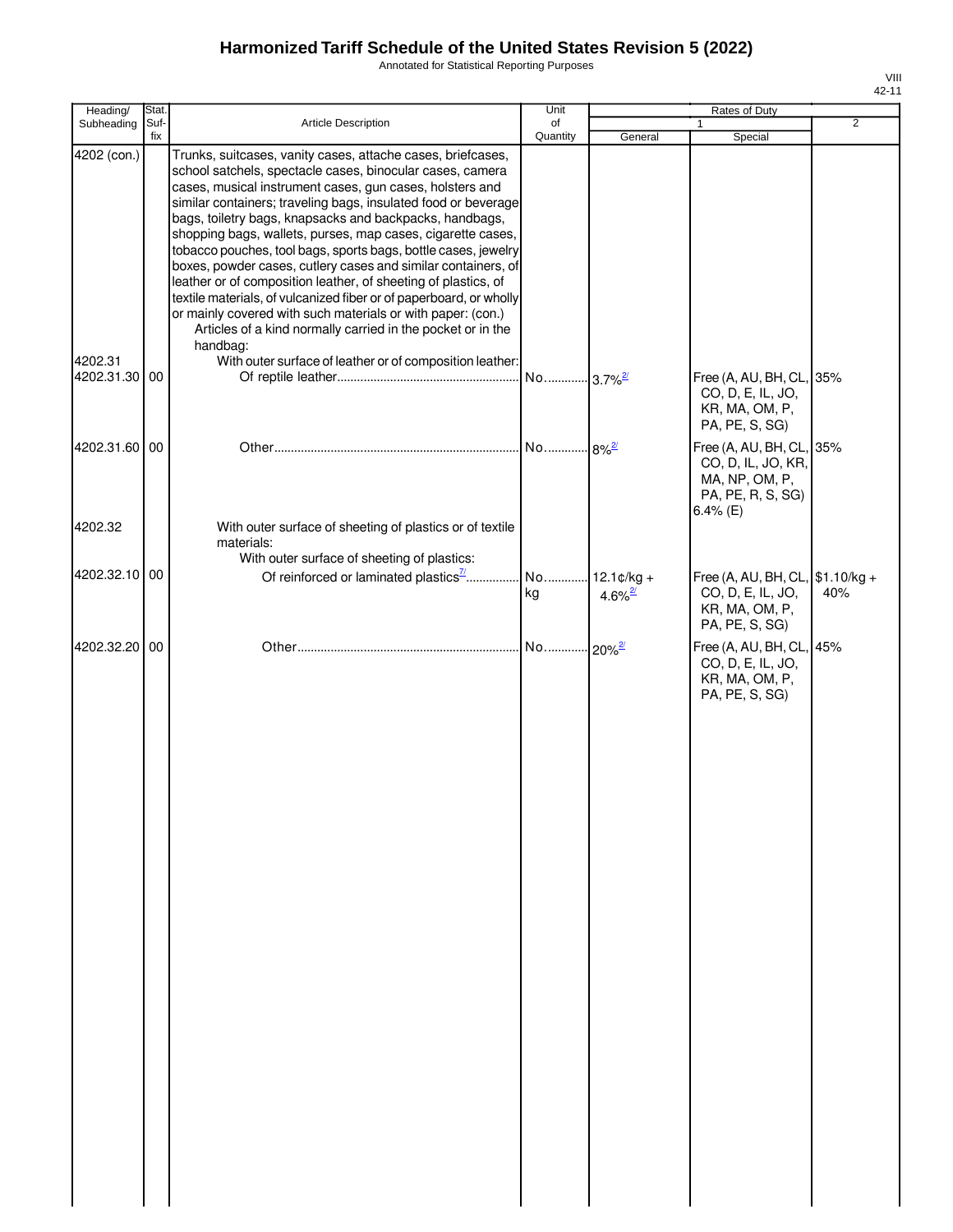Annotated for Statistical Reporting Purposes

| Heading/      | Stat.       |                                                                                                                                                                                                                                                                                                                                                                                                                                                                                                                                                                                                                                                                                                                                                                                                              | Unit                        |                        | Rates of Duty                                                                                |                |
|---------------|-------------|--------------------------------------------------------------------------------------------------------------------------------------------------------------------------------------------------------------------------------------------------------------------------------------------------------------------------------------------------------------------------------------------------------------------------------------------------------------------------------------------------------------------------------------------------------------------------------------------------------------------------------------------------------------------------------------------------------------------------------------------------------------------------------------------------------------|-----------------------------|------------------------|----------------------------------------------------------------------------------------------|----------------|
| Subheading    | Suf-<br>fix | Article Description                                                                                                                                                                                                                                                                                                                                                                                                                                                                                                                                                                                                                                                                                                                                                                                          | of<br>Quantity              | General                | Special                                                                                      | $\overline{2}$ |
| 4202 (con.)   |             | Trunks, suitcases, vanity cases, attache cases, briefcases,<br>school satchels, spectacle cases, binocular cases, camera<br>cases, musical instrument cases, gun cases, holsters and<br>similar containers; traveling bags, insulated food or beverage<br>bags, toiletry bags, knapsacks and backpacks, handbags,<br>shopping bags, wallets, purses, map cases, cigarette cases,<br>tobacco pouches, tool bags, sports bags, bottle cases, jewelry<br>boxes, powder cases, cutlery cases and similar containers, of<br>leather or of composition leather, of sheeting of plastics, of<br>textile materials, of vulcanized fiber or of paperboard, or wholly<br>or mainly covered with such materials or with paper: (con.)<br>Articles of a kind normally carried in the pocket or in the<br>handbag: (con.) |                             |                        |                                                                                              |                |
| 4202.32       |             | With outer surface of sheeting of plastics or of textile                                                                                                                                                                                                                                                                                                                                                                                                                                                                                                                                                                                                                                                                                                                                                     |                             |                        |                                                                                              |                |
| (con.)        |             | materials: (con.)<br>With outer surface of textile materials:<br>Of vegetable fibers and not of pile or tufted<br>construction:                                                                                                                                                                                                                                                                                                                                                                                                                                                                                                                                                                                                                                                                              |                             |                        |                                                                                              |                |
| 4202.32.40    | 00          |                                                                                                                                                                                                                                                                                                                                                                                                                                                                                                                                                                                                                                                                                                                                                                                                              | No 6.3% <sup>2/</sup><br>kg |                        | Free (A, AU, BH, CL,<br>CO, D, IL, JO, KR,<br>MA, NP, OM, P,<br>PA, PE, S, SG)<br>4.9% $(E)$ | 40%            |
| 4202.32.80 00 |             | Other:                                                                                                                                                                                                                                                                                                                                                                                                                                                                                                                                                                                                                                                                                                                                                                                                       | . No<br>kg                  | $-5.7\%$ <sup>2/</sup> | Free (A, AU, BH, CL,<br>CO, D, E, IL, JO,<br>KR, MA, NP, OM,<br>P, PA, PE, S, SG)            | 40%            |
| 4202.32.85 00 |             | Containing 85 percent or more by weight                                                                                                                                                                                                                                                                                                                                                                                                                                                                                                                                                                                                                                                                                                                                                                      |                             |                        |                                                                                              |                |
|               |             |                                                                                                                                                                                                                                                                                                                                                                                                                                                                                                                                                                                                                                                                                                                                                                                                              | No Free <sup>2/</sup><br>kg |                        |                                                                                              | 65%            |
| 4202.32.91    | 00          |                                                                                                                                                                                                                                                                                                                                                                                                                                                                                                                                                                                                                                                                                                                                                                                                              | kg                          |                        | Free (AU, BH, CL,<br>CO, IL, JO, KR,<br>MA, NP, OM, P,<br>PA, PE, S, SG)<br>16.6% (E)        | 65%            |
| 4202.32.93 00 |             |                                                                                                                                                                                                                                                                                                                                                                                                                                                                                                                                                                                                                                                                                                                                                                                                              | kg                          |                        | Free (A, AU, BH, CL,<br>CO, D, IL, JO, KR,<br>MA, NP, OM, P,<br>PA, PE, S, SG)<br>16.6% (E)  | 65%            |
| 4202.32.99 00 |             |                                                                                                                                                                                                                                                                                                                                                                                                                                                                                                                                                                                                                                                                                                                                                                                                              | No<br>kg                    | ¶17.6% <sup>2/</sup>   | Free (A, AU, BH, CL,<br>CO, D, IL, JO, KR,<br>MA, NP, OM, P,<br>PA, PE, S, SG)<br>16.6% (E)  | 65%            |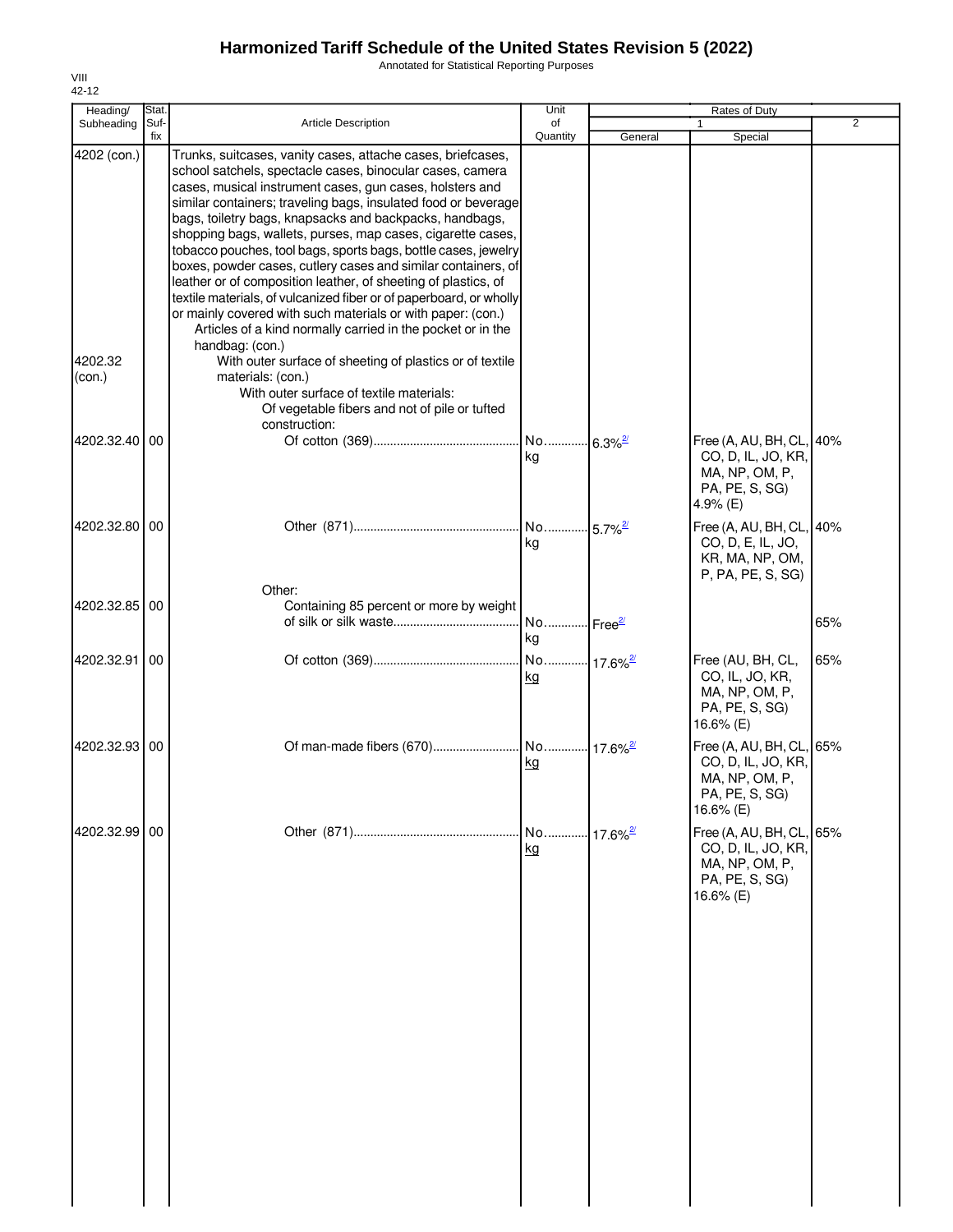Annotated for Statistical Reporting Purposes

| VIII  |
|-------|
| 42-13 |

| Heading/      | Stat.       |                                                                                                                                                                                                                                                                                                                                                                                                                                                                                                                                                                                                                                                                                                                                                                                           | Unit                        |                       | Rates of Duty                                                                         |                |
|---------------|-------------|-------------------------------------------------------------------------------------------------------------------------------------------------------------------------------------------------------------------------------------------------------------------------------------------------------------------------------------------------------------------------------------------------------------------------------------------------------------------------------------------------------------------------------------------------------------------------------------------------------------------------------------------------------------------------------------------------------------------------------------------------------------------------------------------|-----------------------------|-----------------------|---------------------------------------------------------------------------------------|----------------|
| Subheading    | Suf-<br>fix | Article Description                                                                                                                                                                                                                                                                                                                                                                                                                                                                                                                                                                                                                                                                                                                                                                       | of<br>Quantity              | General               | $\mathbf{1}$<br>Special                                                               | $\overline{2}$ |
| 4202 (con.)   |             | Trunks, suitcases, vanity cases, attache cases, briefcases,<br>school satchels, spectacle cases, binocular cases, camera<br>cases, musical instrument cases, gun cases, holsters and<br>similar containers; traveling bags, insulated food or beverage<br>bags, toiletry bags, knapsacks and backpacks, handbags,<br>shopping bags, wallets, purses, map cases, cigarette cases,<br>tobacco pouches, tool bags, sports bags, bottle cases, jewelry<br>boxes, powder cases, cutlery cases and similar containers, of<br>leather or of composition leather, of sheeting of plastics, of<br>textile materials, of vulcanized fiber or of paperboard, or wholly<br>or mainly covered with such materials or with paper: (con.)<br>Articles of a kind normally carried in the pocket or in the |                             |                       |                                                                                       |                |
| 4202.39       |             | handbag: (con.)<br>Other:<br>Of material (other than leather, composition<br>leather, sheeting of plastics, textile materials,<br>vulcanized fiber or paperboard) wholly or mainly<br>covered with paper:                                                                                                                                                                                                                                                                                                                                                                                                                                                                                                                                                                                 |                             |                       |                                                                                       |                |
| 4202.39.10 00 |             |                                                                                                                                                                                                                                                                                                                                                                                                                                                                                                                                                                                                                                                                                                                                                                                           | No 5.3% <sup>2/</sup><br>kg |                       | Free (A, AU, BH, CL, 80%<br>CO, D, E, IL, JO,<br>KR, MA, OM, P,<br>PA, PE, S, SG)     |                |
| 4202.39.20 00 |             |                                                                                                                                                                                                                                                                                                                                                                                                                                                                                                                                                                                                                                                                                                                                                                                           | No<br>kg                    | $3.3\%$ <sup>2/</sup> | Free (A, AU, BH, CL, 33 1/3%<br>CO, D, E, IL, JO,<br>KR, MA, OM, P,<br>PA, PE, S, SG) |                |
| 4202.39.50 00 |             |                                                                                                                                                                                                                                                                                                                                                                                                                                                                                                                                                                                                                                                                                                                                                                                           | No<br>kg                    | 7.8% <sup>2/</sup>    | Free (AU, BH, CL,<br>CO, D, E, IL, JO,<br>KR, MA, OM, P,<br>PA, PE, S, SG)            | 110%           |
| 4202.39.90 00 |             |                                                                                                                                                                                                                                                                                                                                                                                                                                                                                                                                                                                                                                                                                                                                                                                           | No<br>kg                    | $20\%$ <sup>2/</sup>  | Free (A, AU, BH, CL, 45%<br>CO, D, E, IL, JO,<br>KR, MA, OM, P,<br>PA, PE, S, SG)     |                |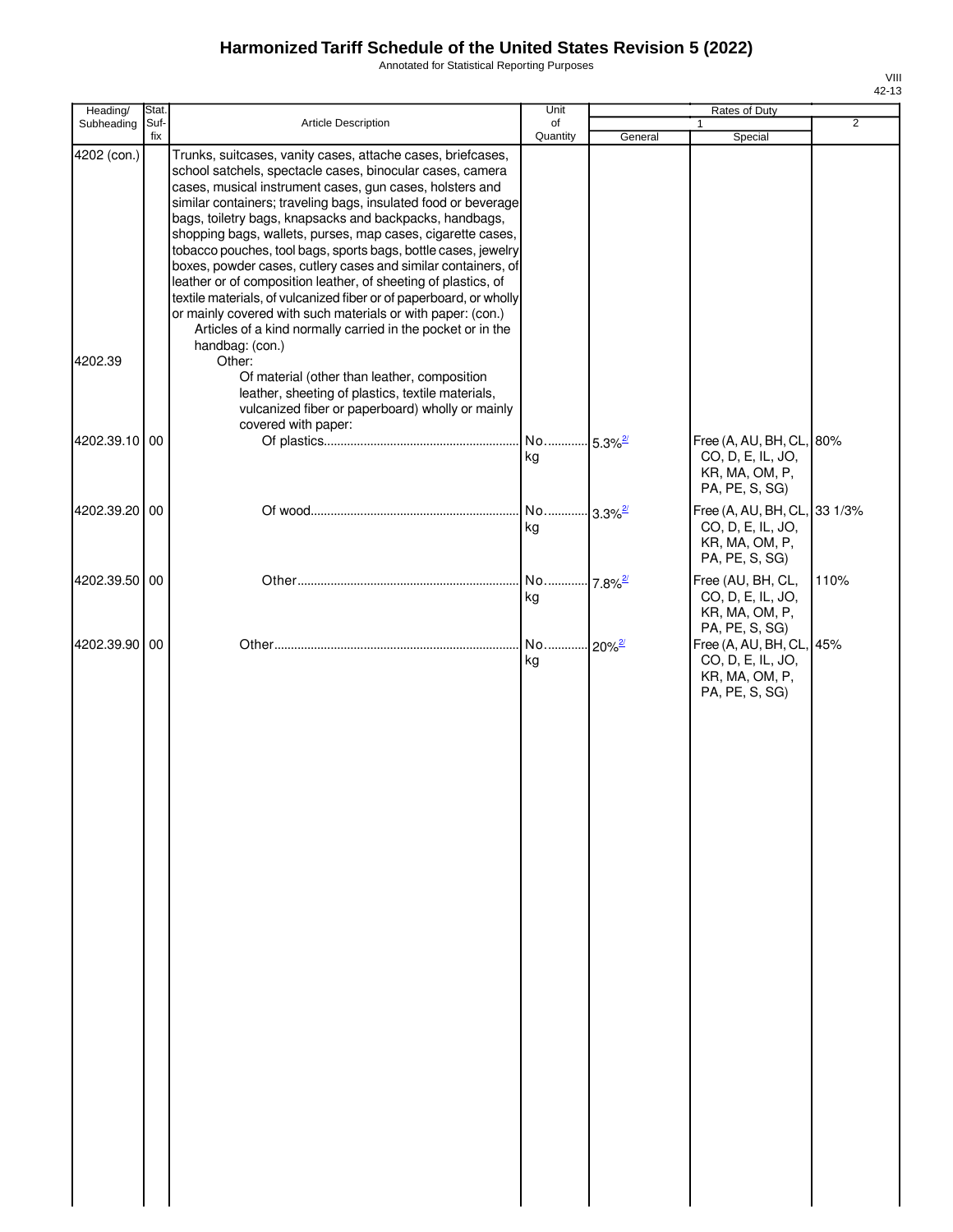Annotated for Statistical Reporting Purposes

| Heading/                 | Stat.       |                                                                                                                                                                                                                                                                                                                                                                                                                                                                                                                                                                                                                                                                                                                                      | Unit           |                       | Rates of Duty                                                                                    |                |
|--------------------------|-------------|--------------------------------------------------------------------------------------------------------------------------------------------------------------------------------------------------------------------------------------------------------------------------------------------------------------------------------------------------------------------------------------------------------------------------------------------------------------------------------------------------------------------------------------------------------------------------------------------------------------------------------------------------------------------------------------------------------------------------------------|----------------|-----------------------|--------------------------------------------------------------------------------------------------|----------------|
| Subheading               | Suf-<br>fix | Article Description                                                                                                                                                                                                                                                                                                                                                                                                                                                                                                                                                                                                                                                                                                                  | of<br>Quantity | General               | Special                                                                                          | $\overline{2}$ |
| 4202 (con.)              |             | Trunks, suitcases, vanity cases, attache cases, briefcases,<br>school satchels, spectacle cases, binocular cases, camera<br>cases, musical instrument cases, gun cases, holsters and<br>similar containers; traveling bags, insulated food or beverage<br>bags, toiletry bags, knapsacks and backpacks, handbags,<br>shopping bags, wallets, purses, map cases, cigarette cases,<br>tobacco pouches, tool bags, sports bags, bottle cases, jewelry<br>boxes, powder cases, cutlery cases and similar containers, of<br>leather or of composition leather, of sheeting of plastics, of<br>textile materials, of vulcanized fiber or of paperboard, or wholly<br>or mainly covered with such materials or with paper: (con.)<br>Other: |                |                       |                                                                                                  |                |
| 4202.91<br>4202.91.10 00 |             | With outer surface of leather or of composition leather:                                                                                                                                                                                                                                                                                                                                                                                                                                                                                                                                                                                                                                                                             |                |                       | Free (AU, BH, CL,<br>CO, D, IL, JO, KR,<br>MA, NP, OM, P,<br>PA, PE, S, SG)                      | 35%            |
| 4202.91.90               |             |                                                                                                                                                                                                                                                                                                                                                                                                                                                                                                                                                                                                                                                                                                                                      |                | $4.5\%$ <sup>2/</sup> | $3.5%$ (E)<br>Free (A, AU, BH, CL, 35%<br>CO, D, IL, JO, KR,<br>MA, NP, OM, P,<br>PA, PE, S, SG) |                |
|                          | 30          |                                                                                                                                                                                                                                                                                                                                                                                                                                                                                                                                                                                                                                                                                                                                      |                |                       | $3.5%$ (E)                                                                                       |                |
|                          | 90          |                                                                                                                                                                                                                                                                                                                                                                                                                                                                                                                                                                                                                                                                                                                                      |                |                       |                                                                                                  |                |
| 4202.92                  |             | With outer surface of sheeting of plastics or of textile<br>materials:<br>Insulated food or beverage bags:<br>With outer surface of textile materials:                                                                                                                                                                                                                                                                                                                                                                                                                                                                                                                                                                               |                |                       |                                                                                                  |                |
| 4202.92.04               | 00          | Beverage bags whose interior incorporates<br>only a flexible plastic container of a kind<br>for storing and dispensing potable<br>beverages through attached flexible                                                                                                                                                                                                                                                                                                                                                                                                                                                                                                                                                                |                |                       |                                                                                                  |                |
|                          |             |                                                                                                                                                                                                                                                                                                                                                                                                                                                                                                                                                                                                                                                                                                                                      | . No 7%2<br>kg |                       | Free (A, AU, BH, CL, 40%<br>CO, D, E, IL, JO,<br>KR, MA, OM, P,<br>PA, PE, S, SG)                |                |
| 4202.92.08               |             |                                                                                                                                                                                                                                                                                                                                                                                                                                                                                                                                                                                                                                                                                                                                      |                | $7\%$ <sup>2/</sup>   | Free (AU, BH, CL,<br>CO, E, IL, JO, KR,<br>MA, NP, OM, P,<br>PA, PE, S, SG)                      | 40%            |
|                          | 05          |                                                                                                                                                                                                                                                                                                                                                                                                                                                                                                                                                                                                                                                                                                                                      | INo.<br>kg     |                       |                                                                                                  |                |
|                          | 07          | Of man-made fibers (670)                                                                                                                                                                                                                                                                                                                                                                                                                                                                                                                                                                                                                                                                                                             | No.<br>kg      |                       |                                                                                                  |                |
|                          | 09          |                                                                                                                                                                                                                                                                                                                                                                                                                                                                                                                                                                                                                                                                                                                                      | No.<br>kg      |                       |                                                                                                  |                |
| 4202.92.10               | 00          |                                                                                                                                                                                                                                                                                                                                                                                                                                                                                                                                                                                                                                                                                                                                      | No<br>kg       | $3.4\%$ <sup>2/</sup> | Free (A, AU, BH, CL, 80%<br>CO, D, E, IL, JO,<br>KR, MA, OM, P,<br>PA, PE, S, SG)                |                |
|                          |             |                                                                                                                                                                                                                                                                                                                                                                                                                                                                                                                                                                                                                                                                                                                                      |                |                       |                                                                                                  |                |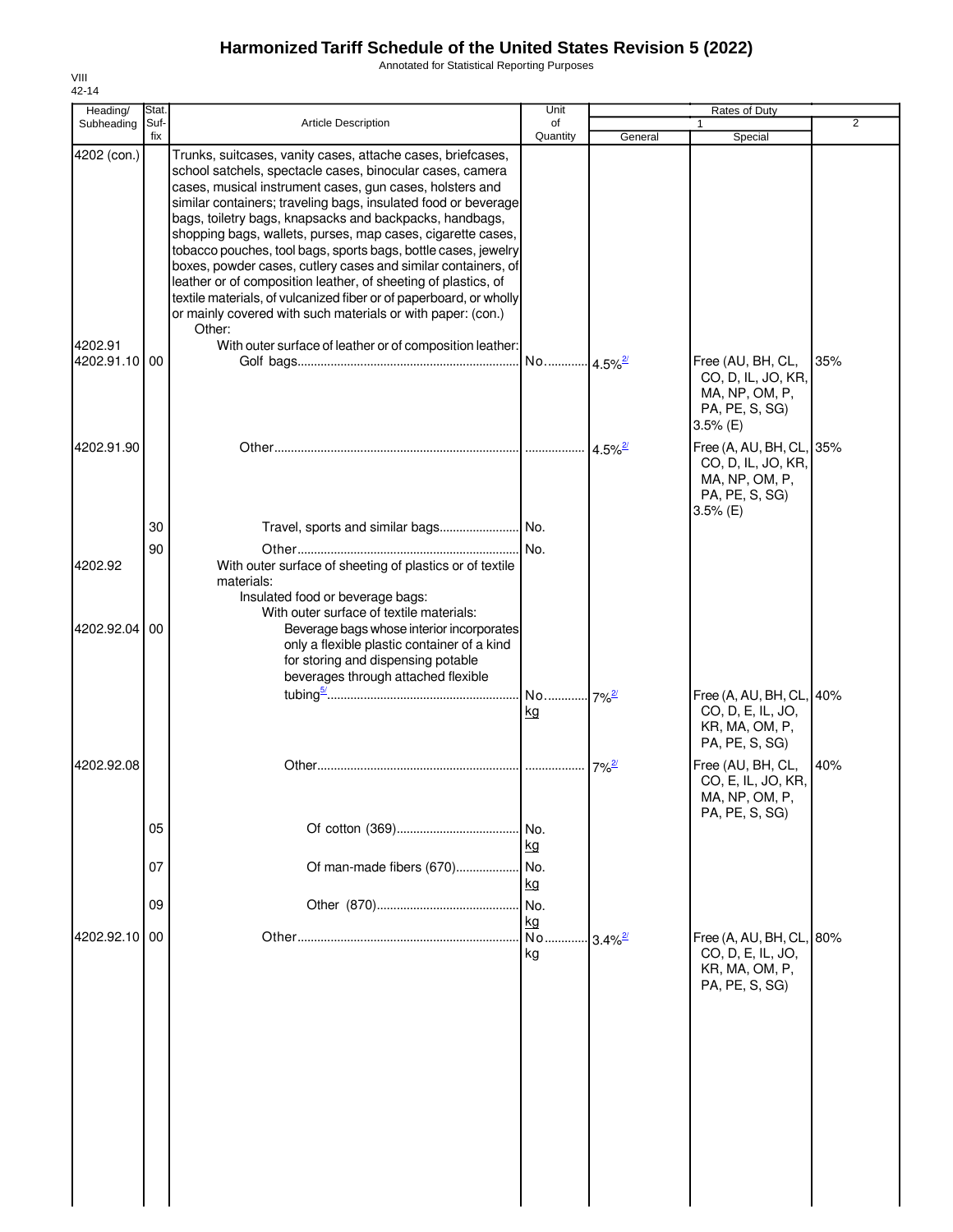Annotated for Statistical Reporting Purposes

| Heading/          | Stat.       |                                                                                                                                                                                                                                                                                                                                                                                                                                                                                                                                                                                                                                                                                                                                             | Unit             |         | <b>Rates of Duty</b>                                                                            |                |
|-------------------|-------------|---------------------------------------------------------------------------------------------------------------------------------------------------------------------------------------------------------------------------------------------------------------------------------------------------------------------------------------------------------------------------------------------------------------------------------------------------------------------------------------------------------------------------------------------------------------------------------------------------------------------------------------------------------------------------------------------------------------------------------------------|------------------|---------|-------------------------------------------------------------------------------------------------|----------------|
| Subheading        | Suf-<br>fix | <b>Article Description</b>                                                                                                                                                                                                                                                                                                                                                                                                                                                                                                                                                                                                                                                                                                                  | of<br>Quantity   | General | 1<br>Special                                                                                    | $\overline{2}$ |
| 4202 (con.)       |             | Trunks, suitcases, vanity cases, attache cases, briefcases,<br>school satchels, spectacle cases, binocular cases, camera<br>cases, musical instrument cases, gun cases, holsters and<br>similar containers; traveling bags, insulated food or beverage<br>bags, toiletry bags, knapsacks and backpacks, handbags,<br>shopping bags, wallets, purses, map cases, cigarette cases,<br>tobacco pouches, tool bags, sports bags, bottle cases, jewelry<br>boxes, powder cases, cutlery cases and similar containers, of<br>leather or of composition leather, of sheeting of plastics, of<br>textile materials, of vulcanized fiber or of paperboard, or wholly<br>or mainly covered with such materials or with paper: (con.)<br>Other: (con.) |                  |         |                                                                                                 |                |
| 4202.92<br>(con.) |             | With outer surface of sheeting of plastics or of textile<br>materials: (con.)<br>Travel, sports and similar bags:<br>With outer surface of textile materials:<br>Of vegetable fibers and not of pile or tufted<br>construction:                                                                                                                                                                                                                                                                                                                                                                                                                                                                                                             |                  |         |                                                                                                 |                |
| 4202.92.15        | 00          |                                                                                                                                                                                                                                                                                                                                                                                                                                                                                                                                                                                                                                                                                                                                             | kg               |         | Free (A, AU, BH, CL, 40%<br>CO, D, IL, JO, KR,<br>MA, NP, OM, P,<br>PA, PE, S, SG)<br>4.9% (E)  |                |
| 4202.92.20 00     |             |                                                                                                                                                                                                                                                                                                                                                                                                                                                                                                                                                                                                                                                                                                                                             | kg               |         | Free (A, AU, BH, CL, 40%<br>CO, D, IL, JO, KR,<br>MA, NP, OM, P,<br>PA, PE, S, SG)<br>4.4% (E)  |                |
| 4202.92.31        |             |                                                                                                                                                                                                                                                                                                                                                                                                                                                                                                                                                                                                                                                                                                                                             |                  |         | Free (A, AU, BH, CL, 65%<br>CO, D, IL, JO, KR,<br>MA, NP, OM, P,<br>PA, PE, S, SG)<br>16.6% (E) |                |
|                   | 20          | Backpacks (670) <sup>12</sup>                                                                                                                                                                                                                                                                                                                                                                                                                                                                                                                                                                                                                                                                                                               | No.<br>kg        |         |                                                                                                 |                |
| 4202.92.33        | 31          | Of paper yarn or of cotton; containing 85<br>percent or more by weight of silk or silk                                                                                                                                                                                                                                                                                                                                                                                                                                                                                                                                                                                                                                                      | No.<br>kg        | 17.6%   | Free (AU, BH, CL,<br>CO, IL, JO, KR,                                                            | 65%            |
|                   | 05<br>10    | Containing 85 percent or more by                                                                                                                                                                                                                                                                                                                                                                                                                                                                                                                                                                                                                                                                                                            | No.<br>kg        |         | MA, NP, OM, P,<br>PA, PE, S, SG)<br>16.6% (E)                                                   |                |
|                   | 16          | weight of silk or silk waste                                                                                                                                                                                                                                                                                                                                                                                                                                                                                                                                                                                                                                                                                                                | No.<br>kg<br>No. |         |                                                                                                 |                |
|                   |             |                                                                                                                                                                                                                                                                                                                                                                                                                                                                                                                                                                                                                                                                                                                                             | kg               |         |                                                                                                 |                |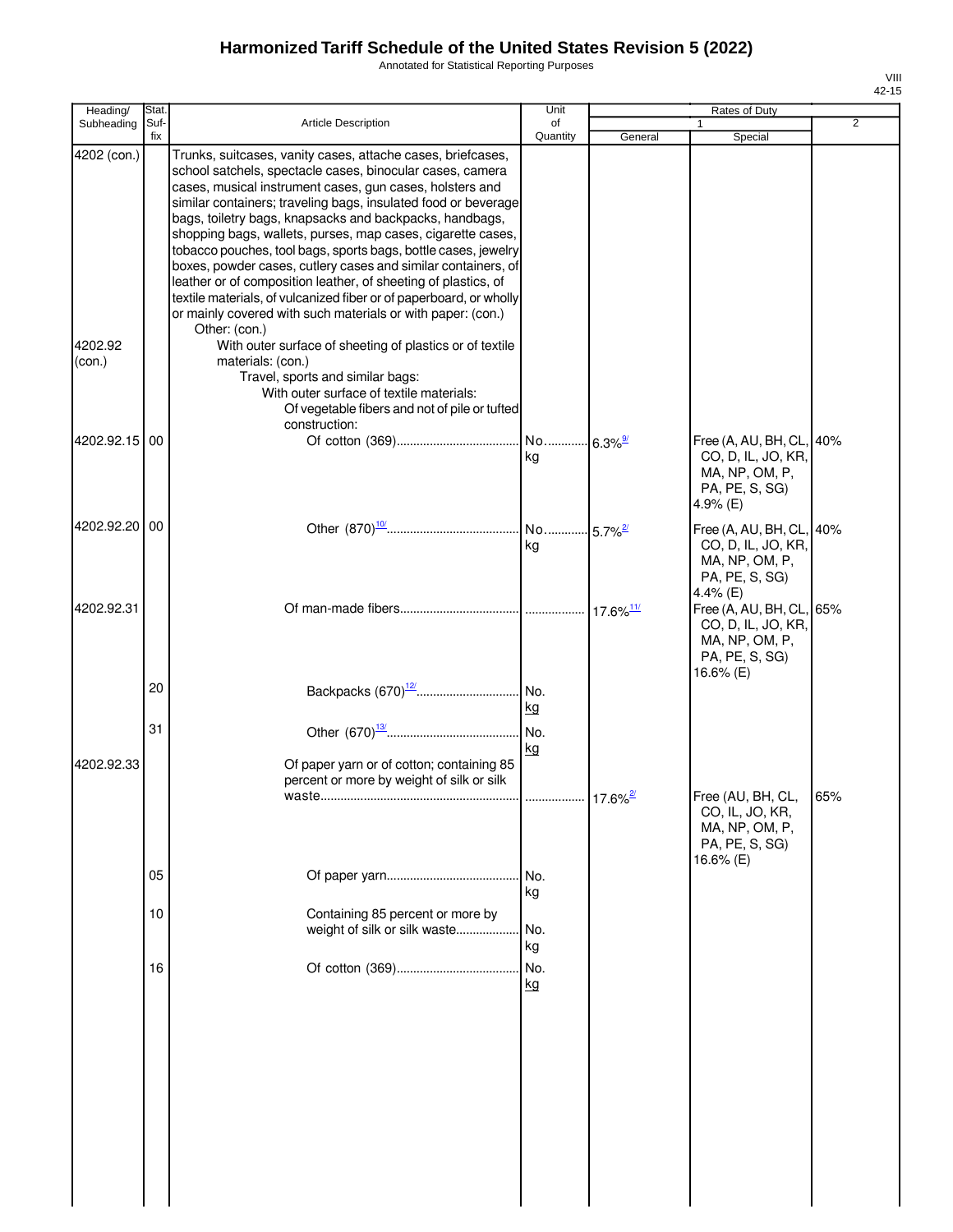Annotated for Statistical Reporting Purposes

| Heading/               | Stat.       |                                                                                                                                                                                                                                                                                                                                                                                                                                                                                                                                                                                                                                                                                                                                                                                                         | Unit                         |                       | Rates of Duty                                                                                   |                |
|------------------------|-------------|---------------------------------------------------------------------------------------------------------------------------------------------------------------------------------------------------------------------------------------------------------------------------------------------------------------------------------------------------------------------------------------------------------------------------------------------------------------------------------------------------------------------------------------------------------------------------------------------------------------------------------------------------------------------------------------------------------------------------------------------------------------------------------------------------------|------------------------------|-----------------------|-------------------------------------------------------------------------------------------------|----------------|
| Subheading             | Suf-<br>fix | Article Description                                                                                                                                                                                                                                                                                                                                                                                                                                                                                                                                                                                                                                                                                                                                                                                     | of<br>Quantity               | General               | $\mathbf{1}$<br>Special                                                                         | $\overline{2}$ |
| 4202 (con.)<br>4202.92 |             | Trunks, suitcases, vanity cases, attache cases, briefcases,<br>school satchels, spectacle cases, binocular cases, camera<br>cases, musical instrument cases, gun cases, holsters and<br>similar containers; traveling bags, insulated food or beverage<br>bags, toiletry bags, knapsacks and backpacks, handbags,<br>shopping bags, wallets, purses, map cases, cigarette cases,<br>tobacco pouches, tool bags, sports bags, bottle cases, jewelry<br>boxes, powder cases, cutlery cases and similar containers, of<br>leather or of composition leather, of sheeting of plastics, of<br>textile materials, of vulcanized fiber or of paperboard, or wholly<br>or mainly covered with such materials or with paper: (con.)<br>Other: (con.)<br>With outer surface of sheeting of plastics or of textile |                              |                       |                                                                                                 |                |
| (con.)                 |             | materials: (con.)<br>Travel, sports and similar bags: (con.)<br>With outer surface of textile materials: (con.)                                                                                                                                                                                                                                                                                                                                                                                                                                                                                                                                                                                                                                                                                         |                              |                       |                                                                                                 |                |
| 4202.92.39 00          |             |                                                                                                                                                                                                                                                                                                                                                                                                                                                                                                                                                                                                                                                                                                                                                                                                         | No 17.6% <sup>2/</sup><br>kg |                       | Free (A, AU, BH, CL, 65%<br>CO, D, IL, JO, KR,<br>MA, NP, OM, P,<br>PA, PE, S, SG)<br>16.6% (E) |                |
| 4202.92.45 00          |             |                                                                                                                                                                                                                                                                                                                                                                                                                                                                                                                                                                                                                                                                                                                                                                                                         | No 20% <sup>2/</sup><br>kg   |                       | Free (A, AU, BH, CL, 45%<br>CO, D, IL, JO, KR,<br>MA, NP, OM, P,<br>PA, PE, R, S, SG)           |                |
| 4202.92.50 00          |             |                                                                                                                                                                                                                                                                                                                                                                                                                                                                                                                                                                                                                                                                                                                                                                                                         | No                           | $4.2\%$ <sup>2/</sup> | 17.5% (E)<br>Free (A, AU, BH, CL,<br>CO, D, E, IL, JO,<br>KR, MA, OM, P,<br>PA, PE, S, SG)      | 50%            |

VIII 42-16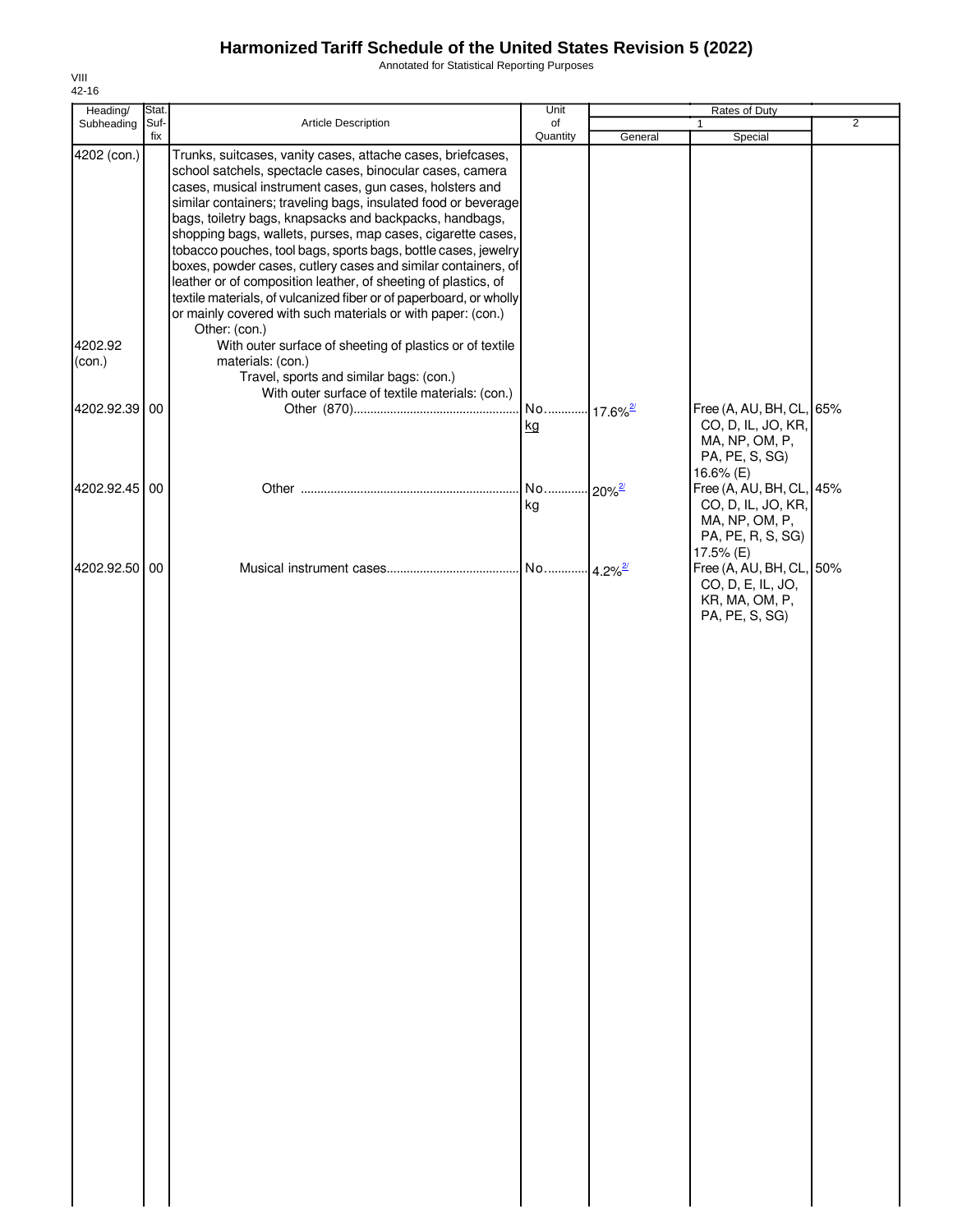Annotated for Statistical Reporting Purposes

| VIII  |
|-------|
| 42-17 |

| Heading/          | Stat. |                                                                                                                                                                                                                                                                                                                                                                                                                                                                                                                                                                                                                                                                                                                                             | Unit      |                       | Rates of Duty                                                                        |                |
|-------------------|-------|---------------------------------------------------------------------------------------------------------------------------------------------------------------------------------------------------------------------------------------------------------------------------------------------------------------------------------------------------------------------------------------------------------------------------------------------------------------------------------------------------------------------------------------------------------------------------------------------------------------------------------------------------------------------------------------------------------------------------------------------|-----------|-----------------------|--------------------------------------------------------------------------------------|----------------|
| Subheading        | Suf-  | Article Description                                                                                                                                                                                                                                                                                                                                                                                                                                                                                                                                                                                                                                                                                                                         | of        |                       | 1                                                                                    | $\overline{2}$ |
| 4202 (con.)       | fix   | Trunks, suitcases, vanity cases, attache cases, briefcases,<br>school satchels, spectacle cases, binocular cases, camera<br>cases, musical instrument cases, gun cases, holsters and<br>similar containers; traveling bags, insulated food or beverage<br>bags, toiletry bags, knapsacks and backpacks, handbags,<br>shopping bags, wallets, purses, map cases, cigarette cases,<br>tobacco pouches, tool bags, sports bags, bottle cases, jewelry<br>boxes, powder cases, cutlery cases and similar containers, of<br>leather or of composition leather, of sheeting of plastics, of<br>textile materials, of vulcanized fiber or of paperboard, or wholly<br>or mainly covered with such materials or with paper: (con.)<br>Other: (con.) | Quantity  | General               | Special                                                                              |                |
| 4202.92<br>(con.) |       | With outer surface of sheeting of plastics or of textile<br>materials: (con.)<br>Other:                                                                                                                                                                                                                                                                                                                                                                                                                                                                                                                                                                                                                                                     |           |                       |                                                                                      |                |
| 4202.92.60        |       |                                                                                                                                                                                                                                                                                                                                                                                                                                                                                                                                                                                                                                                                                                                                             |           | $6.3\%$ <sup>2/</sup> | Free (AU, BH, CL,<br>CO, IL, JO, KR,<br>MA, NP, OM, P,<br>PA, PE, S, SG)<br>4.9% (E) | 40%            |
|                   | 10    | Jewelry boxes, and similar containers of<br>a kind normally sold at retail with their                                                                                                                                                                                                                                                                                                                                                                                                                                                                                                                                                                                                                                                       | No.<br>kg |                       |                                                                                      |                |
|                   | 91    |                                                                                                                                                                                                                                                                                                                                                                                                                                                                                                                                                                                                                                                                                                                                             | No.<br>kg |                       |                                                                                      |                |
|                   |       |                                                                                                                                                                                                                                                                                                                                                                                                                                                                                                                                                                                                                                                                                                                                             |           |                       |                                                                                      |                |
|                   |       |                                                                                                                                                                                                                                                                                                                                                                                                                                                                                                                                                                                                                                                                                                                                             |           |                       |                                                                                      |                |
|                   |       |                                                                                                                                                                                                                                                                                                                                                                                                                                                                                                                                                                                                                                                                                                                                             |           |                       |                                                                                      |                |
|                   |       |                                                                                                                                                                                                                                                                                                                                                                                                                                                                                                                                                                                                                                                                                                                                             |           |                       |                                                                                      |                |
|                   |       |                                                                                                                                                                                                                                                                                                                                                                                                                                                                                                                                                                                                                                                                                                                                             |           |                       |                                                                                      |                |
|                   |       |                                                                                                                                                                                                                                                                                                                                                                                                                                                                                                                                                                                                                                                                                                                                             |           |                       |                                                                                      |                |
|                   |       |                                                                                                                                                                                                                                                                                                                                                                                                                                                                                                                                                                                                                                                                                                                                             |           |                       |                                                                                      |                |
|                   |       |                                                                                                                                                                                                                                                                                                                                                                                                                                                                                                                                                                                                                                                                                                                                             |           |                       |                                                                                      |                |
|                   |       |                                                                                                                                                                                                                                                                                                                                                                                                                                                                                                                                                                                                                                                                                                                                             |           |                       |                                                                                      |                |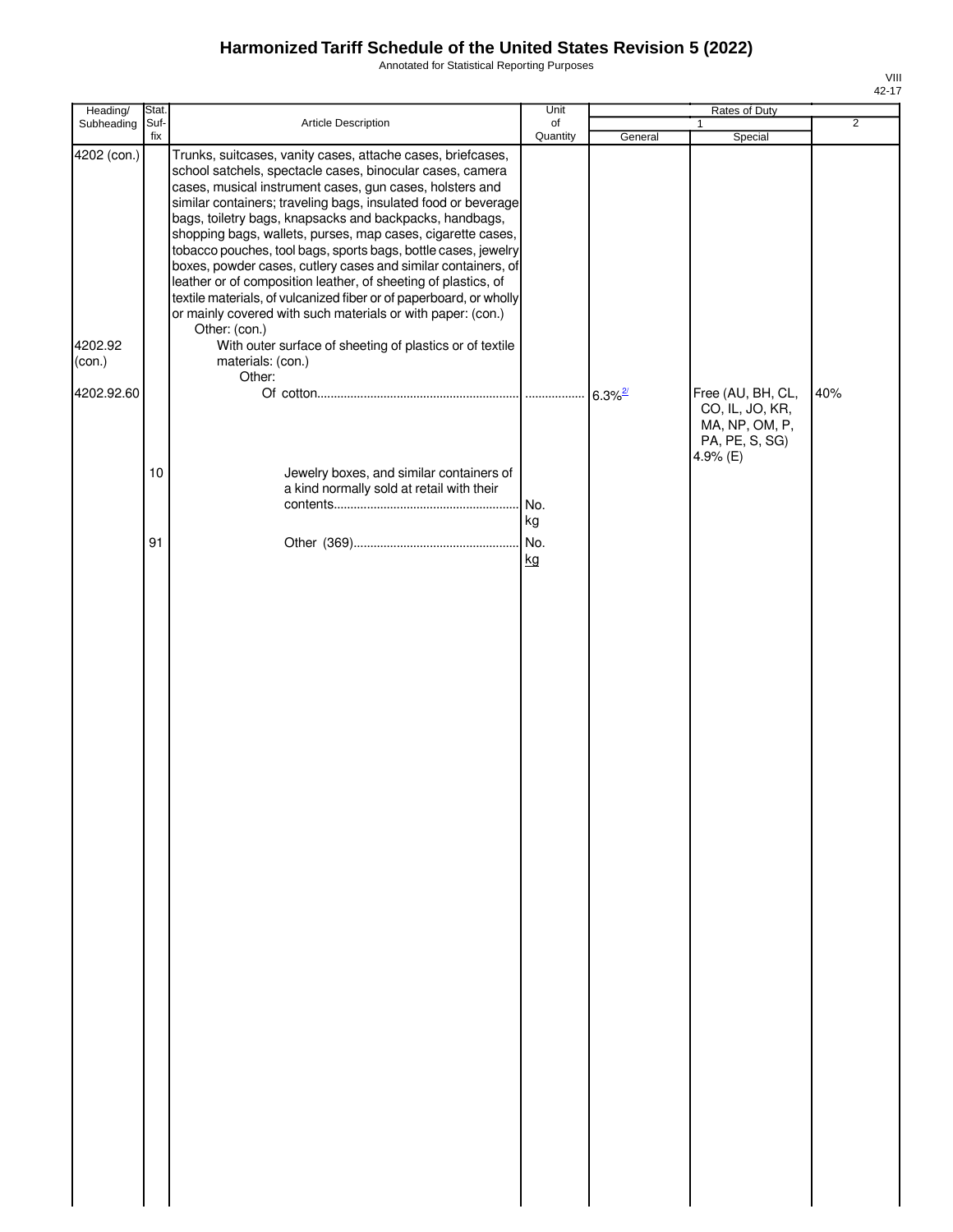Annotated for Statistical Reporting Purposes

| Heading/                         | Stat.       |                                                                                                                                                                                                                                                                                                                                                                                                                                                                                                                                                                                                                                                                                                                                                                                                                              | Unit           |                         | Rates of Duty                                                                                   |     |
|----------------------------------|-------------|------------------------------------------------------------------------------------------------------------------------------------------------------------------------------------------------------------------------------------------------------------------------------------------------------------------------------------------------------------------------------------------------------------------------------------------------------------------------------------------------------------------------------------------------------------------------------------------------------------------------------------------------------------------------------------------------------------------------------------------------------------------------------------------------------------------------------|----------------|-------------------------|-------------------------------------------------------------------------------------------------|-----|
| Subheading                       | Suf-<br>fix | Article Description                                                                                                                                                                                                                                                                                                                                                                                                                                                                                                                                                                                                                                                                                                                                                                                                          | of<br>Quantity | General                 | 1<br>Special                                                                                    | 2   |
| 4202 (con.)<br>4202.92<br>(con.) |             | Trunks, suitcases, vanity cases, attache cases, briefcases,<br>school satchels, spectacle cases, binocular cases, camera<br>cases, musical instrument cases, gun cases, holsters and<br>similar containers; traveling bags, insulated food or beverage<br>bags, toiletry bags, knapsacks and backpacks, handbags,<br>shopping bags, wallets, purses, map cases, cigarette cases,<br>tobacco pouches, tool bags, sports bags, bottle cases, jewelry<br>boxes, powder cases, cutlery cases and similar containers, of<br>leather or of composition leather, of sheeting of plastics, of<br>textile materials, of vulcanized fiber or of paperboard, or wholly<br>or mainly covered with such materials or with paper: (con.)<br>Other: (con.)<br>With outer surface of sheeting of plastics or of textile<br>materials: (con.) |                |                         |                                                                                                 |     |
| 4202.92.91                       | 00          | Other: (con.)<br>Other:<br>With outer surface of textile materials:<br>Of man-made fibers (except jewelry                                                                                                                                                                                                                                                                                                                                                                                                                                                                                                                                                                                                                                                                                                                    |                |                         |                                                                                                 |     |
|                                  |             | boxes of a kind normally sold at retail                                                                                                                                                                                                                                                                                                                                                                                                                                                                                                                                                                                                                                                                                                                                                                                      | kg             |                         | Free (A, AU, BH, CL, 45%<br>CO, D, IL, JO, KR,<br>MA, NP, OM, P,<br>PA, PE, S, SG)<br>16.6% (E) |     |
| 4202.92.93                       |             |                                                                                                                                                                                                                                                                                                                                                                                                                                                                                                                                                                                                                                                                                                                                                                                                                              |                | $17.6\%$ <sup>2</sup>   | Free (AU, BH, CL,<br>CO, IL, JO, KR,<br>MA, NP, OM, P,<br>PA, PE, S, SG)<br>16.6% (E)           | 45% |
|                                  | 10          | Containing 85 percent or more by<br>weight of silk or silk waste                                                                                                                                                                                                                                                                                                                                                                                                                                                                                                                                                                                                                                                                                                                                                             | No.<br>kg      |                         |                                                                                                 |     |
|                                  | 15          | Other, jewelry boxes of a kind<br>normally sold at retail with their                                                                                                                                                                                                                                                                                                                                                                                                                                                                                                                                                                                                                                                                                                                                                         | No.<br>kg      |                         |                                                                                                 |     |
|                                  | 36          | Other:                                                                                                                                                                                                                                                                                                                                                                                                                                                                                                                                                                                                                                                                                                                                                                                                                       | No.<br>kg      |                         |                                                                                                 |     |
| 4202.92.94                       | 00          | Cases designed to protect and<br>transport compact disks (CD's), CD<br>Rom disks, CD players, cassette                                                                                                                                                                                                                                                                                                                                                                                                                                                                                                                                                                                                                                                                                                                       | kg             |                         | Free (AU, BH, CL,<br>CO, IL, JO, KR,<br>MA, NP, OM, P,<br>PA, PE, S, SG)<br>16.6% (E)           | 45% |
| 4202.92.97 00                    |             |                                                                                                                                                                                                                                                                                                                                                                                                                                                                                                                                                                                                                                                                                                                                                                                                                              | No<br>kg       | $17.6\%$ <sup>16/</sup> | Free (A, AU, BH, CL,<br>CO, D, IL, JO, KR,<br>MA, NP, OM, P,<br>PA, PE, S, SG)<br>16.6% (E)     | 45% |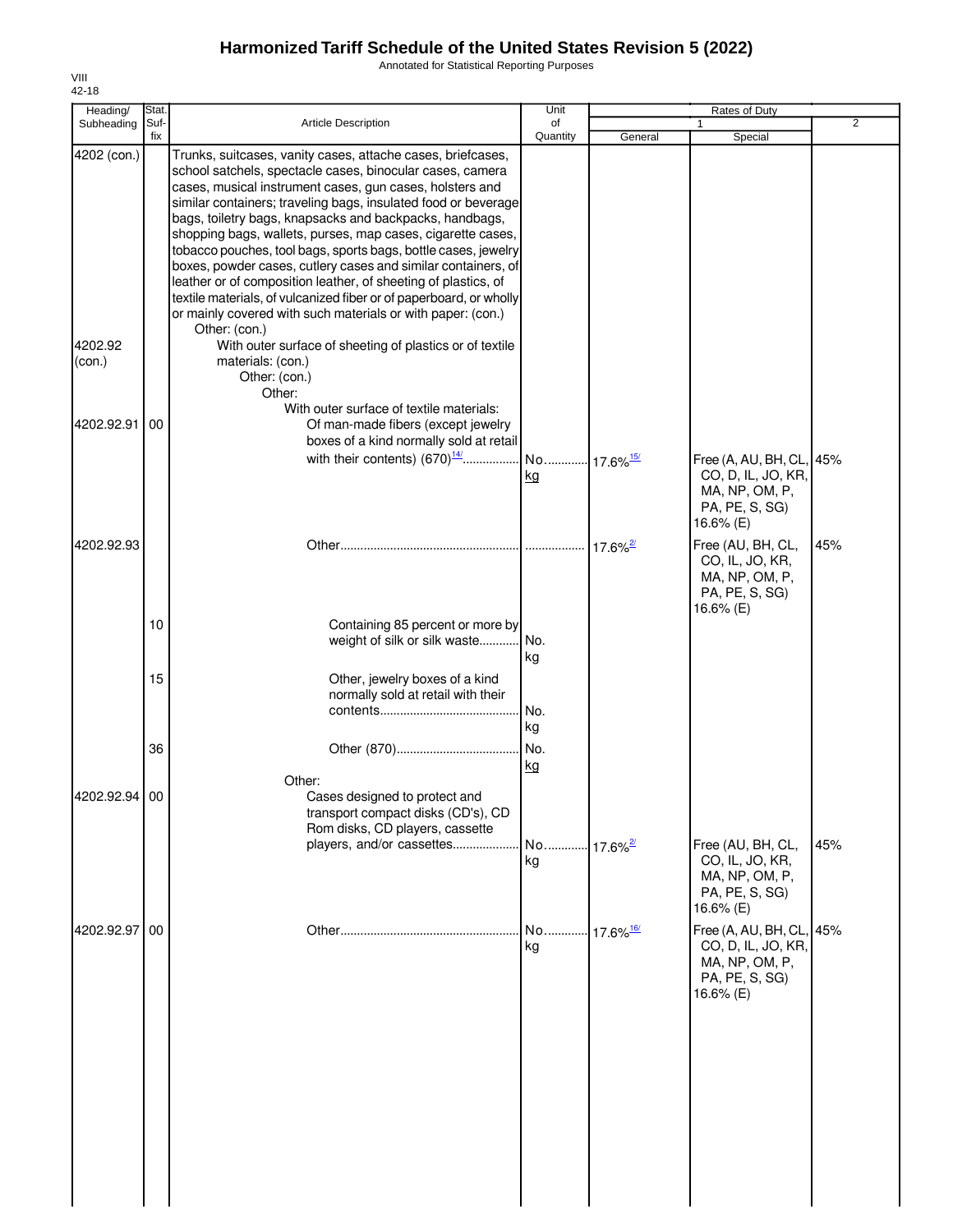Annotated for Statistical Reporting Purposes

| Heading/      | Stat.       |                                                                                                                                                                                                                                                                                                                                                                                                                                                                                                                                                                                                                                                                                                                                             | Unit                              |         | Rates of Duty                                                                                      |                |
|---------------|-------------|---------------------------------------------------------------------------------------------------------------------------------------------------------------------------------------------------------------------------------------------------------------------------------------------------------------------------------------------------------------------------------------------------------------------------------------------------------------------------------------------------------------------------------------------------------------------------------------------------------------------------------------------------------------------------------------------------------------------------------------------|-----------------------------------|---------|----------------------------------------------------------------------------------------------------|----------------|
| Subheading    | Suf-<br>fix | Article Description                                                                                                                                                                                                                                                                                                                                                                                                                                                                                                                                                                                                                                                                                                                         | of<br>Quantity                    | General | 1<br>Special                                                                                       | $\overline{2}$ |
| 4202 (con.)   |             | Trunks, suitcases, vanity cases, attache cases, briefcases,<br>school satchels, spectacle cases, binocular cases, camera<br>cases, musical instrument cases, gun cases, holsters and<br>similar containers; traveling bags, insulated food or beverage<br>bags, toiletry bags, knapsacks and backpacks, handbags,<br>shopping bags, wallets, purses, map cases, cigarette cases,<br>tobacco pouches, tool bags, sports bags, bottle cases, jewelry<br>boxes, powder cases, cutlery cases and similar containers, of<br>leather or of composition leather, of sheeting of plastics, of<br>textile materials, of vulcanized fiber or of paperboard, or wholly<br>or mainly covered with such materials or with paper: (con.)<br>Other: (con.) |                                   |         |                                                                                                    |                |
| 4202.99       |             | Other:<br>Of materials (other than leather, composition<br>leather, sheeting of plastics, textile materials,<br>vulcanized fiber or paperboard) wholly or mainly<br>covered with paper:                                                                                                                                                                                                                                                                                                                                                                                                                                                                                                                                                     |                                   |         |                                                                                                    |                |
| 4202.99.10 00 |             |                                                                                                                                                                                                                                                                                                                                                                                                                                                                                                                                                                                                                                                                                                                                             | No 3.4% <sup>2/21</sup><br>kg     |         | Free (A, AU, BH, CL, 80%<br>CO, D, E, IL, JO,<br>KR, MA, OM, P,<br>PA, PE, S, SG)                  |                |
| 4202.99.20 00 |             | Of wood:                                                                                                                                                                                                                                                                                                                                                                                                                                                                                                                                                                                                                                                                                                                                    | ka                                |         | Free (A, AU, BH, CL, 33 1/3%<br>CO, D, E, IL, JO,<br>KR, MA, OM, P,<br>PA, PE, S, SG)              |                |
| 4202.99.30 00 |             |                                                                                                                                                                                                                                                                                                                                                                                                                                                                                                                                                                                                                                                                                                                                             |                                   |         |                                                                                                    | 11¢/kg +20%    |
| 4202.99.50 00 |             |                                                                                                                                                                                                                                                                                                                                                                                                                                                                                                                                                                                                                                                                                                                                             | kg<br>No 7.8% <sup>2/</sup><br>kg |         | Free (AU, BH, CL,<br>CO, D, E, IL, JO,<br>KR, MA, OM, P,<br>PA, PE, S, SG)                         | 110%           |
| 4202.99.90 00 |             |                                                                                                                                                                                                                                                                                                                                                                                                                                                                                                                                                                                                                                                                                                                                             | kg                                |         | Free (A, AU, BH, CL, 45%<br>CO, D, IL, JO, KR,<br>MA, NP, OM, P,<br>PA, PE, R, S, SG)<br>17.5% (E) |                |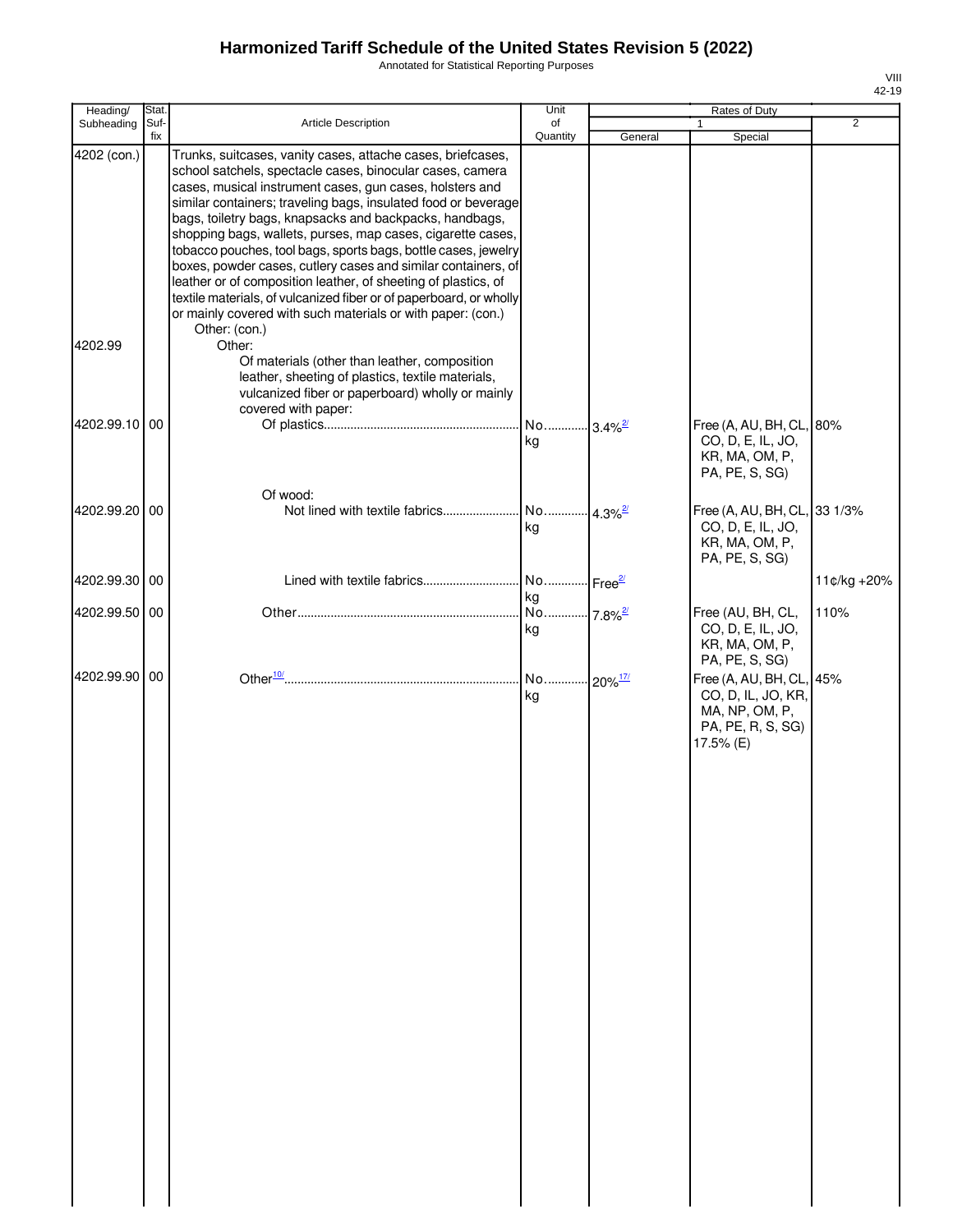Annotated for Statistical Reporting Purposes

| Heading/                 | Stat.       |                                                                                                                   | Unit                  |                        | Rates of Duty                                 |     |
|--------------------------|-------------|-------------------------------------------------------------------------------------------------------------------|-----------------------|------------------------|-----------------------------------------------|-----|
| Subheading               | Suf-<br>fix | <b>Article Description</b>                                                                                        | of<br>Quantity        | General                | $\mathbf{1}$<br>Special                       | 2   |
| 4203                     |             | Articles of apparel and clothing accessories, of leather or of                                                    |                       |                        |                                               |     |
|                          |             | composition leather:                                                                                              |                       |                        |                                               |     |
| 4203.10<br>4203.10.20 00 |             | Articles of apparel:                                                                                              |                       |                        | Free (A, AU, BH, CL, 35%                      |     |
|                          |             |                                                                                                                   |                       |                        | CO, D, E, IL, JO,                             |     |
|                          |             |                                                                                                                   |                       |                        | KR, MA, OM, P,                                |     |
|                          |             |                                                                                                                   |                       |                        | PA, PE, S, SG)                                |     |
| 4203.10.40               |             |                                                                                                                   |                       |                        | Free (AU, BH, CL,<br>CO, D, IL, JO, KR,       | 35% |
|                          |             |                                                                                                                   |                       |                        | MA, OM, P, PA,                                |     |
|                          |             |                                                                                                                   |                       |                        | PE, R, S, SG)                                 |     |
|                          |             | Coats and jackets:                                                                                                |                       |                        | 4.8% (E)                                      |     |
|                          | 10          |                                                                                                                   |                       |                        |                                               |     |
|                          |             | Other:                                                                                                            |                       |                        |                                               |     |
|                          | 30          |                                                                                                                   |                       |                        |                                               |     |
|                          | 60          | Women's, girls' and infants' No.                                                                                  |                       |                        |                                               |     |
|                          |             | Other:                                                                                                            |                       |                        |                                               |     |
|                          | 85          |                                                                                                                   |                       |                        |                                               |     |
|                          | 95          |                                                                                                                   |                       |                        |                                               |     |
| 4203.21                  |             | Gloves, mittens and mitts:<br>Specially designed for use in sports:                                               |                       |                        |                                               |     |
|                          |             | Baseball and softball gloves and mitts (including                                                                 |                       |                        |                                               |     |
| 4203.21.20               | 00          | batting gloves):                                                                                                  |                       |                        | Free (A, AU, BH, CL, 30%                      |     |
|                          |             |                                                                                                                   |                       |                        | CO, D, E, IL, JO,                             |     |
|                          |             |                                                                                                                   |                       |                        | KR, MA, OM, P,                                |     |
|                          |             |                                                                                                                   |                       |                        | PA, PE, S, SG)                                |     |
| 4203.21.40 00            |             |                                                                                                                   | No Free <sup>27</sup> |                        |                                               | 30% |
| 4203.21.55 00            |             | Ski or snowmobile gloves, mittens and mitts:<br>Cross-country ski gloves, mittens and mitts prs 3.5% <sup>2</sup> |                       |                        | Free (A, AU, BH, CL, 45%                      |     |
|                          |             |                                                                                                                   |                       |                        | CO, D, E, IL, JO,                             |     |
|                          |             |                                                                                                                   |                       |                        | KR, MA, OM, P,                                |     |
|                          |             |                                                                                                                   |                       |                        | PA, PE, S, SG)                                |     |
| 4203.21.60 00            |             |                                                                                                                   |                       |                        | Free (A, AU, BH, CL, 45%<br>CO, D, E, IL, JO, |     |
|                          |             |                                                                                                                   |                       |                        | KR, MA, OM, P,                                |     |
|                          |             |                                                                                                                   |                       |                        | PA, PE, S, SG)                                |     |
| 4203.21.70 00            |             |                                                                                                                   |                       |                        |                                               | 30% |
| 4203.21.80               |             |                                                                                                                   |                       | $4.9\%$ <sup>20/</sup> | Free (A, AU, BH, CL,                          | 30% |
|                          |             |                                                                                                                   |                       |                        | CO, D, E, IL, JO,<br>KR, MA, OM, P,           |     |
|                          |             |                                                                                                                   |                       |                        | PA, PE, S, SG)                                |     |
|                          | 30          |                                                                                                                   |                       |                        |                                               |     |
|                          | 60          |                                                                                                                   |                       |                        |                                               |     |
|                          |             |                                                                                                                   |                       |                        |                                               |     |
|                          |             |                                                                                                                   |                       |                        |                                               |     |
|                          |             |                                                                                                                   |                       |                        |                                               |     |
|                          |             |                                                                                                                   |                       |                        |                                               |     |
|                          |             |                                                                                                                   |                       |                        |                                               |     |
|                          |             |                                                                                                                   |                       |                        |                                               |     |
|                          |             |                                                                                                                   |                       |                        |                                               |     |
|                          |             |                                                                                                                   |                       |                        |                                               |     |
|                          |             |                                                                                                                   |                       |                        |                                               |     |
|                          |             |                                                                                                                   |                       |                        |                                               |     |
|                          |             |                                                                                                                   |                       |                        |                                               |     |
|                          |             |                                                                                                                   |                       |                        |                                               |     |
|                          |             |                                                                                                                   |                       |                        |                                               |     |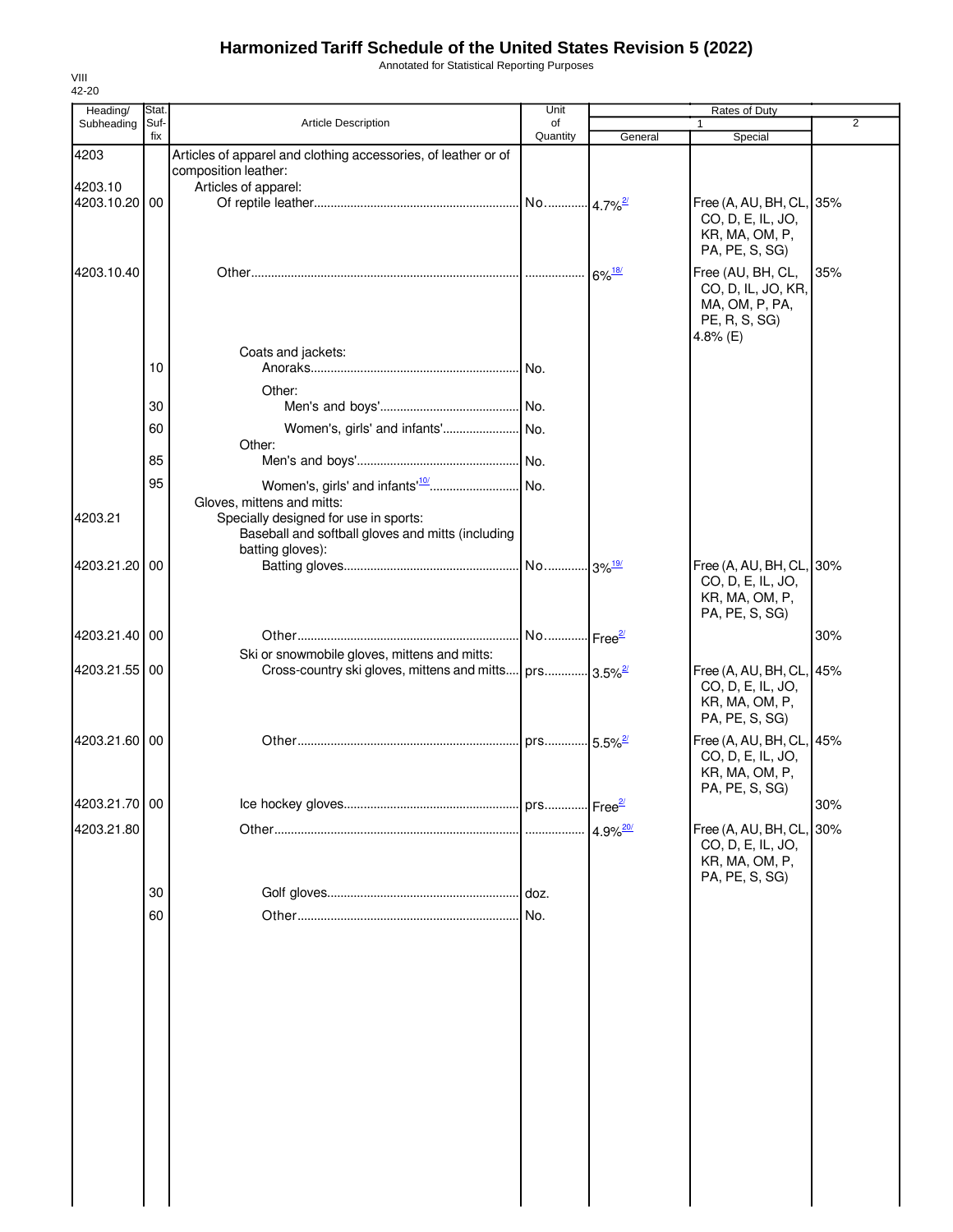Annotated for Statistical Reporting Purposes

| Heading/      | Stat.       |                                                                                                                                    | Unit                         |                       | Rates of Duty                                                                                      |                |
|---------------|-------------|------------------------------------------------------------------------------------------------------------------------------------|------------------------------|-----------------------|----------------------------------------------------------------------------------------------------|----------------|
| Subheading    | Suf-<br>fix | Article Description                                                                                                                | of<br>Quantity               | General               | 1<br>Special                                                                                       | $\overline{2}$ |
| 4203 (con.)   |             | Articles of apparel and clothing accessories, of leather or of<br>composition leather: (con.)<br>Gloves, mittens and mitts: (con.) |                              |                       |                                                                                                    |                |
| 4203.29       |             | Other:<br>Gloves of horsehide or cowhide (except calfskin)<br>leather:                                                             |                              |                       |                                                                                                    |                |
| 4203.29.05    | 00          | Wholly of leather:<br>With fourchettes or sidewalls which, at a<br>minimum, extend from fingertip to fingertip                     |                              |                       |                                                                                                    |                |
|               |             | between each of the four fingers                                                                                                   | doz. prs 12.6% <sup>2/</sup> |                       | Free (AU, BH, CL,<br>CO, D, E, IL, JO,<br>KR, MA, OM, P,<br>PA, PE, S, SG)                         | 25%            |
| 4203.29.08 00 |             |                                                                                                                                    | doz. prs 14% <sup>2/</sup>   |                       | Free (AU, BH, CL,<br>CO, D, IL, JO, KR,<br>MA, OM, P, PA,<br>PE, R, S, SG)<br>11.5% (E)            | 25%            |
| 4203.29.15 00 |             | Other:<br>With fourchettes or sidewalls which, at a<br>minimum, extend from fingertip to fingertip                                 |                              |                       |                                                                                                    |                |
|               |             | between each of the four fingers                                                                                                   | doz. prs 14% <sup>21/</sup>  |                       | Free (AU, BH, CL,<br>CO, D, E, IL, JO,<br>KR, MA, OM, P,<br>PA, PE, S, SG)                         | 25%            |
| 4203.29.18 00 |             |                                                                                                                                    | doz. prs 14% <sup>22/</sup>  |                       | Free (AU, BH, CL,<br>CO, D, IL, JO, KR,<br>MA, OM, P, PA,<br>PE, R, S, SG)<br>11.5% (E)            | 25%            |
| 4203.29.20 00 |             | Other:                                                                                                                             |                              |                       | Free (AU, BH, CL,<br>CO, D, E, IL, JO,<br>KR, MA, OM, P,<br>PA, PE, S, SG)                         | 25%            |
|               |             | Other:                                                                                                                             |                              |                       |                                                                                                    |                |
| 4203.29.30    |             |                                                                                                                                    |                              | $14\%$ <sup>23/</sup> | Free (AU, BH, CL,<br>CO, D, E, IL, JO,<br>KR, MA, OM, P,<br>PA, PE, S, SG)                         | 25%            |
|               | 10          |                                                                                                                                    | doz. prs.                    |                       |                                                                                                    |                |
|               | 20          |                                                                                                                                    |                              |                       |                                                                                                    |                |
| 4203.29.40 00 |             | For other persons:                                                                                                                 |                              |                       | Free (AU, BH, CL,                                                                                  | 25%            |
|               |             |                                                                                                                                    |                              |                       | CO, D, E, IL, JO,<br>KR, MA, OM, P,<br>PA, PE, S, SG)                                              |                |
| 4203.29.50 00 |             |                                                                                                                                    |                              |                       | Free (AU, BH, CL,<br>CO, D, E, IL, JO,<br>KR, MA, NP, OM,                                          | 25%            |
| 4203.30.00    | 00          |                                                                                                                                    |                              |                       | P, PA, PE, S, SG)<br>Free (A, AU, BH, CL,<br>CO, D, E, IL, JO,<br>KR, MA, OM, P,<br>PA, PE, S, SG) | 35%            |
|               |             |                                                                                                                                    |                              |                       |                                                                                                    |                |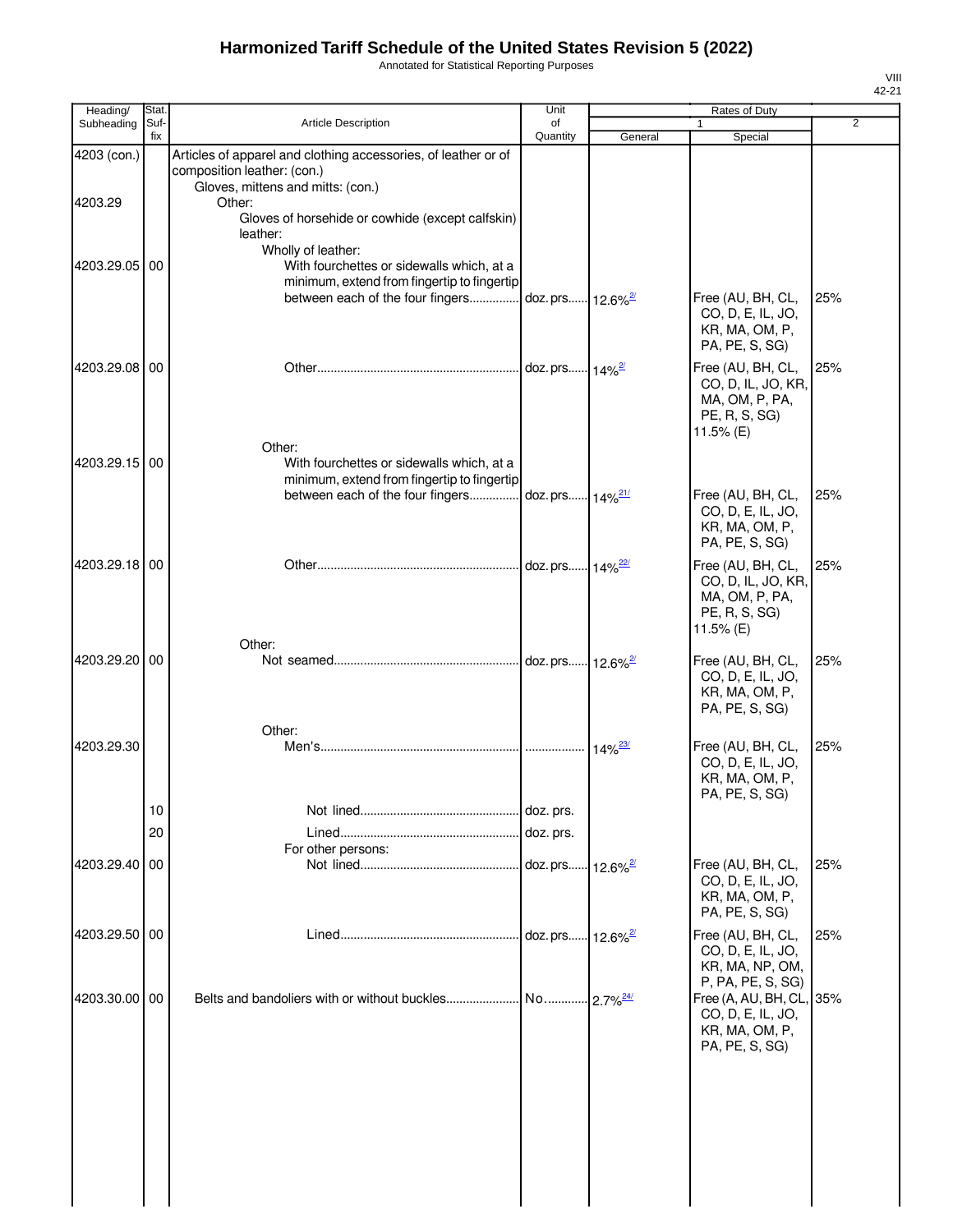Annotated for Statistical Reporting Purposes

| Heading/                 | Stat.       |                                                                                                                                              | Unit           |         | <b>Rates of Duty</b>                                                                  |                |
|--------------------------|-------------|----------------------------------------------------------------------------------------------------------------------------------------------|----------------|---------|---------------------------------------------------------------------------------------|----------------|
| Subheading               | Suf-<br>fix | Article Description                                                                                                                          | of<br>Quantity | General | 1<br>Special                                                                          | $\overline{2}$ |
| 4203 (con.)              |             | Articles of apparel and clothing accessories, of leather or of<br>composition leather: (con.)                                                |                |         |                                                                                       |                |
| 4203.40<br>4203.40.30 00 |             | Other clothing accessories:                                                                                                                  |                |         | Free (A, AU, BH, CL, 35%<br>CO, D, E, IL, JO,<br>KR, MA, OM, P,                       |                |
| 4203.40.60 00            |             |                                                                                                                                              |                |         | PA, PE, S, SG)                                                                        | 35%            |
| 4205.00                  |             | Other articles of leather or of composition leather:<br>Of a kind used in machinery or mechanical appliances or<br>for other technical uses: |                |         |                                                                                       |                |
| 4205.00.05 00            |             | Belting leather cut or wholly or partly manufactured<br>into forms or shapes suitable for conversion into                                    |                |         | Free (A*, AU, BH,<br>CL, CO, D, E, IL,<br>JO, KR, MA, OM,                             | 12.5%          |
| 4205.00.10 00            |             |                                                                                                                                              |                |         | P, PA, PE, S, SG)                                                                     | 35%            |
| 4205.00.20 00            |             | Other:                                                                                                                                       |                |         |                                                                                       | 15%            |
| 4205.00.40 00            |             |                                                                                                                                              |                |         | Free (A*, AU, BH,<br>CL, CO, D, E, IL,<br>JO, KR, MA, OM,<br>P, PA, PE, S, SG)        | 35%            |
| 4205.00.60 00            |             | Other:                                                                                                                                       |                |         | Free (A*, AU, B, BH, 35%<br>CL, CO, D, E, IL,<br>JO, KR, MA, OM,<br>P, PA, PE, S, SG) |                |
| 4205.00.80 00            |             |                                                                                                                                              |                |         |                                                                                       | 35%            |
| 4206.00                  |             | Articles of gut (other than silkworm gut), of goldbeater's skin,<br>of bladders or of tendons:<br>Of catgut:                                 |                |         |                                                                                       |                |
| 4206.00.13 00            |             | If imported for use in the manufacture of sterile surgical                                                                                   |                |         | Free (A, AU, BH, CL, 40%<br>CO, D, E, IL, JO,<br>KR, MA, OM, P,<br>PA, PE, S, SG)     |                |
| 4206.00.19               |             |                                                                                                                                              |                | 3.9%    | Free (A, AU, BH, CL,<br>CO, D, E, IL, JO,<br>KR, MA, OM, P,<br>PA, PE, S, SG)         | 40%            |
|                          | 10          |                                                                                                                                              |                |         |                                                                                       |                |
| 4206.00.90               | 30<br>00    |                                                                                                                                              |                | Free    |                                                                                       | 40%            |
|                          |             |                                                                                                                                              |                |         |                                                                                       |                |
|                          |             |                                                                                                                                              |                |         |                                                                                       |                |
|                          |             |                                                                                                                                              |                |         |                                                                                       |                |
|                          |             |                                                                                                                                              |                |         |                                                                                       |                |
|                          |             |                                                                                                                                              |                |         |                                                                                       |                |
|                          |             |                                                                                                                                              |                |         |                                                                                       |                |